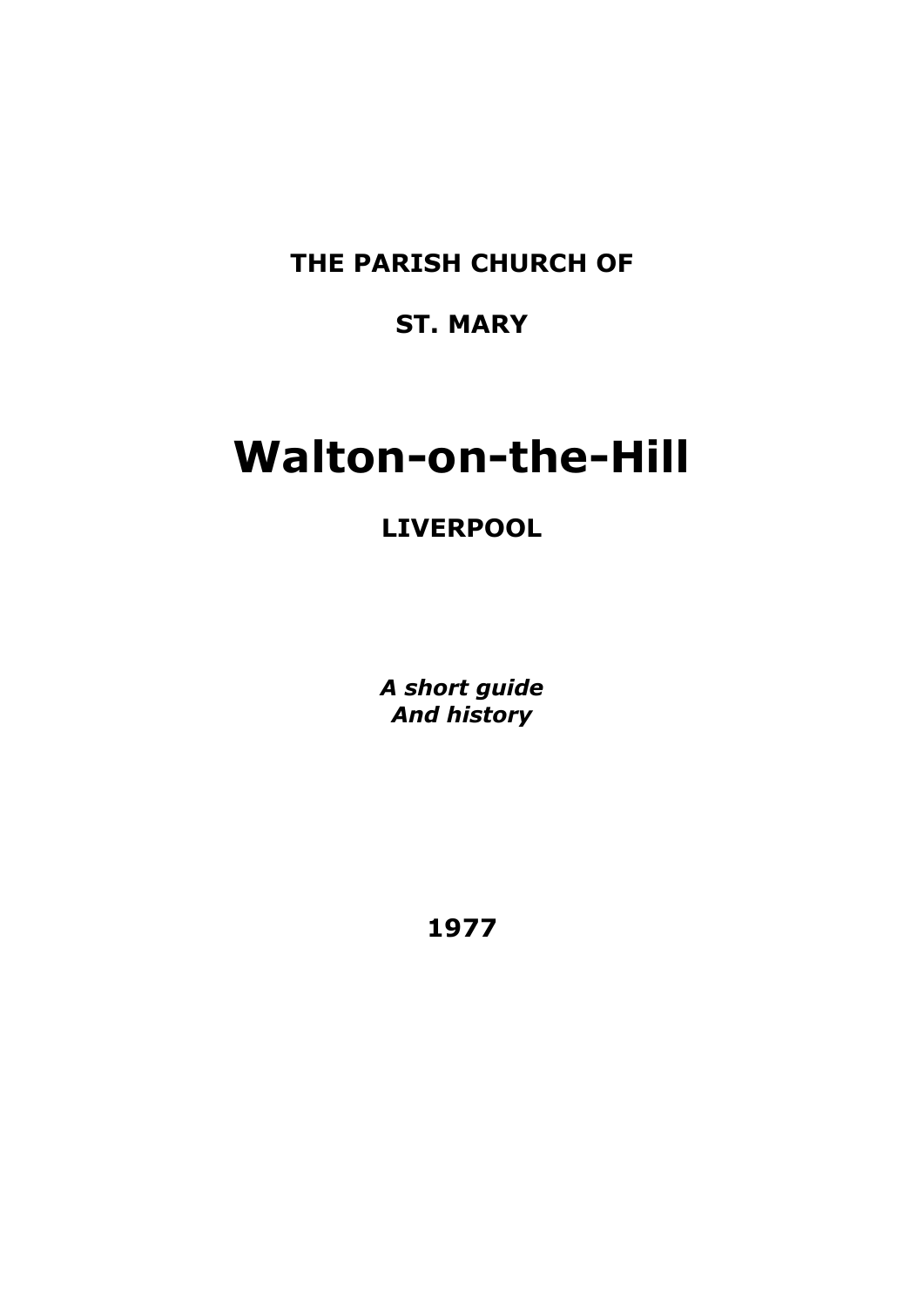**\*\*\*\*photo of Walton church from the West Gallery\*\*\*\***

**Walton Church from the West Gallery**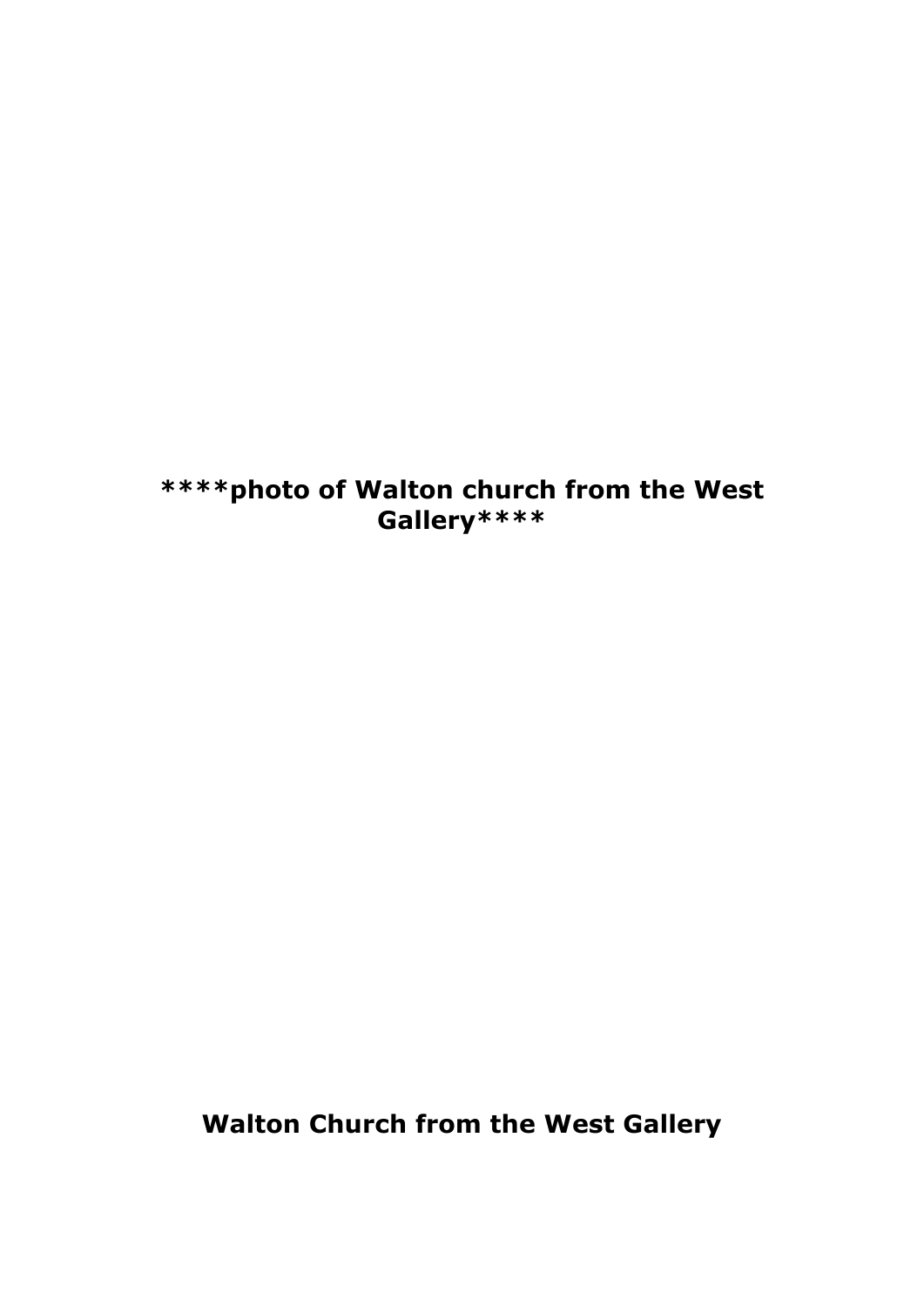#### **FOREWORD**

**This Book is a Guide to Walton Parish Church and it tells something of its long history. A good deal of material from earlier Guide Books has been incorporated in this edition. In particular, reference should be made to the book published in 1961, now out of print. That book was written with the help of Mr J M Steane, Headmaster of Kettering High School, and formerly History Master at Alsop High School. Reference should also be made to an earlier handbook written by the late W C Kelly, Vestry Clerk 1925-1950.**

**It would not have been possible to publish this new edition without the help given by Mr J Gordon Read, County Archivist. In addition to editing the 1961 Guide Book, he has also provided us with some fresh material, particularly in the section "The Incumbents." We are extremely grateful.**

> **B M FLETCHER-JONES** *Rector*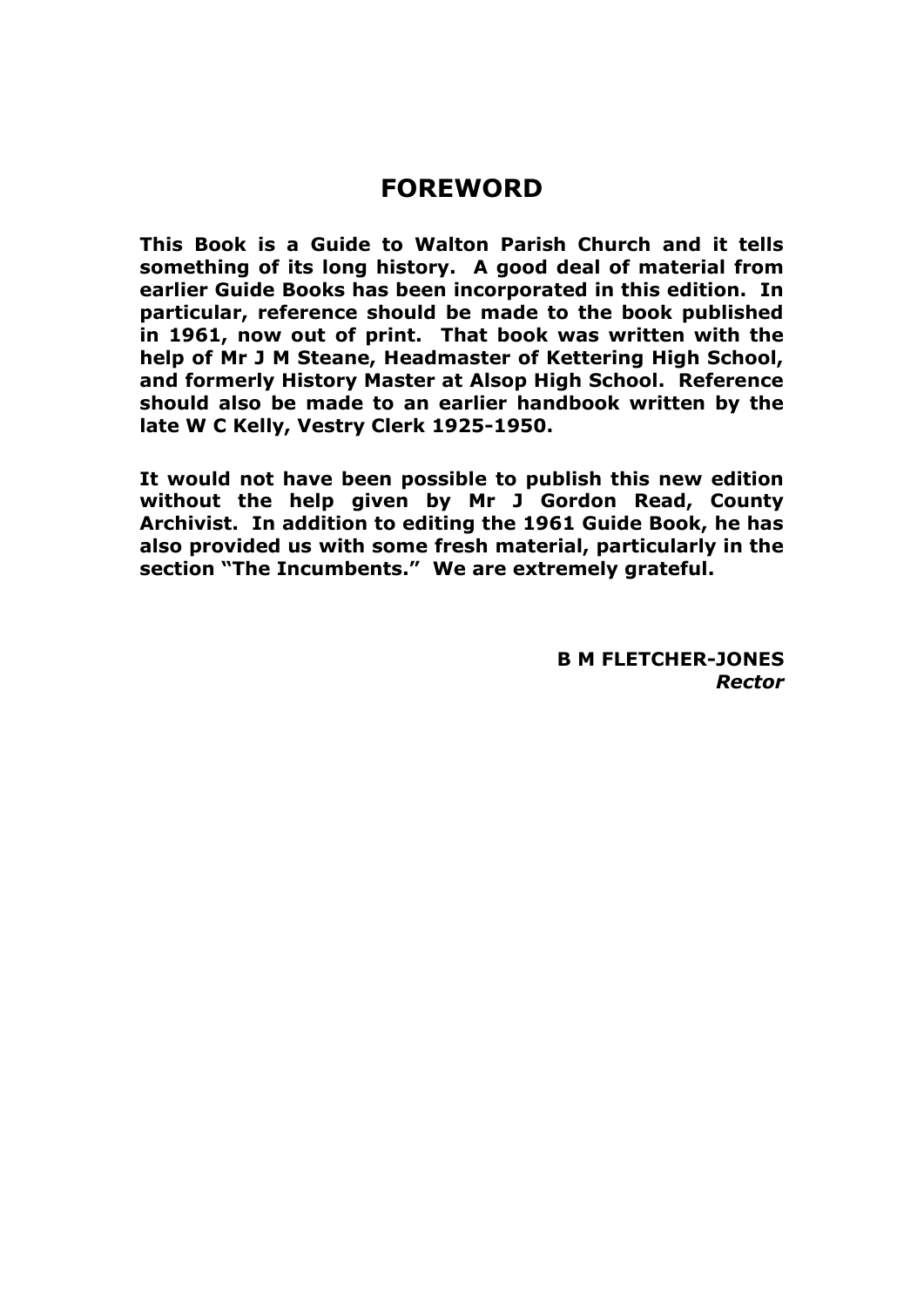#### **WALTON PARISH CHURCH 1760**

# **THE EARLY HISTORY OF WALTON**

WALTON PARISH CHURCH stands in a commanding position on the low spur of a plateau of the River Alt on the east. This plateau is about 135 feet above sea level, and consists of red hunter sandstone of the Triassic Age, which can be seen in the nearby railway cuttings and also in a number of the older buildings of Walton including the church and the churchyard wall. This provided a relatively dry and sheltered situation for the establishment of a community.

The name Walton is first found in Domesday Book (1086), where it is stated that *Winestan tenebat Waletone. Ibi duae carucatae terrae et tres bovatae valebant octo solidos* (Winestan held Waleton. There are two carucates of land, and three bovates, worth eight shillings.) The name means Tun or settlement of the Britons, and argues a very early origin for Walton, probably of the sixth to seventh century A.D. since it would have received its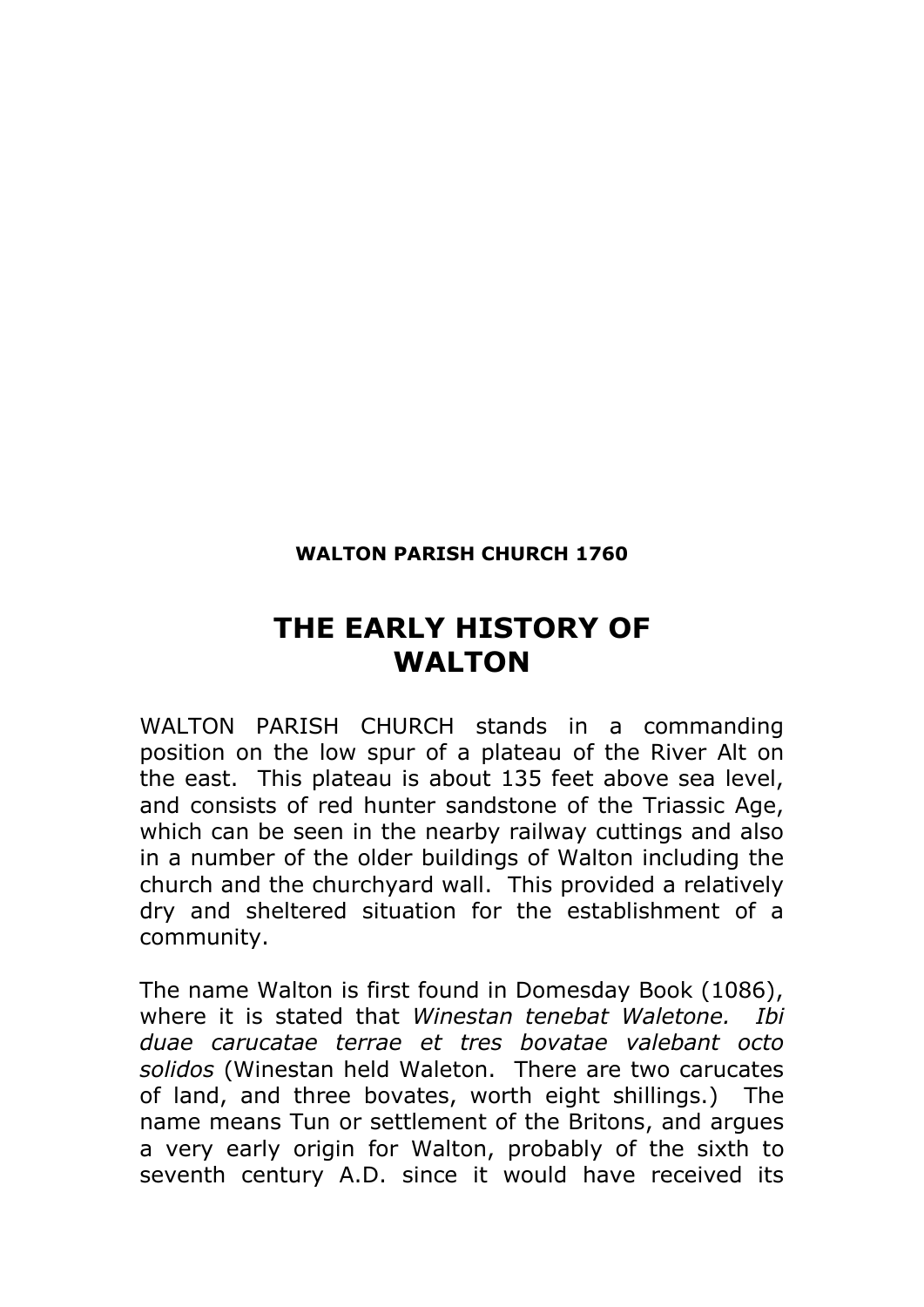name from the advancing Angles who penetrated this part of Lancashire at that time.

# **The First Church**

We do not know when the first church was built in Walton. Almost certainly the site is pre-Conquest. This is suggested by the almost circular shape of the old churchyard. Unmistakable evidence is provided by the Saxon Cross shaft, now to be found in the church in the ambulatory behind the altar. It is six feet in length, tapering slightly towards the top; the ornament shows an interlaced pattern of the vine motif, and may be tenth century in date. This does not prove that a pre-Conquest church stood on the site, as it may well have served to mark an open-air meeting place.

The first mention of the church is again in Domesday Book, where it is said that "a priest at Botelai (Bootle) has one carucate of land (here belonging) to the church of Waltone." We know too that in 1093 the church and the tithes were granted to the monks of the Abbey of St. Peter and St. Paul at Shrewsbury.

# **The Mother Church of Liverpool**

At this time, of course, there was little settlement on the estuary of the Mersey, and the parish of Walton contained, in addition to Liverpool and Walton itself, not only the adjacent townships of Bootle-with-Linacre, Everton, Fazakerley, Kirkdale, Kirkby and West Derby, but also the detached coastal township of Formby. Formby then was larger than the Formby U.D.C area, in as much as it included the whole of Ainsdale, now part of Southport! Many of those living in this large, straggling and unwieldy territory, over 40 square miles in extent, very early sought ways of avoiding travelling so far in order to worship. Chapels of ease existed from the middle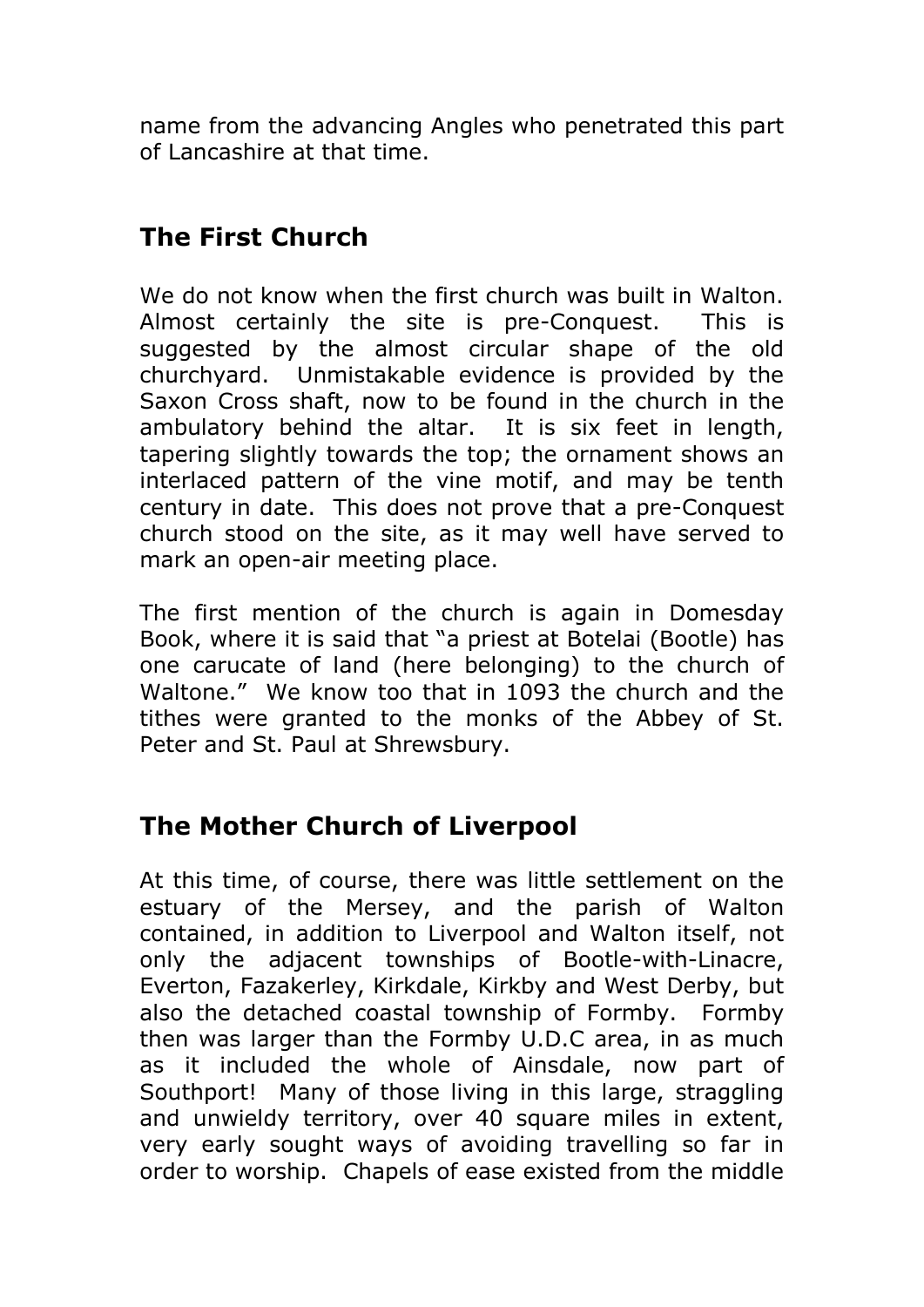ages, not only in Liverpool but in Kirkby, West Derby and probably Formby, too. Prior to the year 1200 the parish had included the area which later became the separate parish of Sefton, which included Crosby, Litherland, Sefton, Thornton and Aintree. At some time prior to the conquest even Childwall was included. Kirkby, on the other hand, was probably once separate but drawn into it before the Conquest. Walton was indeed a place of some importance ecclesiastically.

As Liverpool grew, the subordination to Walton was felt to be more and more irksome and inconvenient. As early as 1361, during the Black Death, the burgesses of Liverpool were granted a licence to bury their dead in the churchyard of their own chapel of St. Nicholas, rather than bring them all the way up to the Parish Church at Walton.

For the year 1510-12 an account book of William Moore of Bankhall in Kirkdale survives, giving details of payments 'for Lyverpole quarter of dyvers things and labours done in the parishe churche of Walton sithyn (since) the new bellis were payde fore.' He was probably acting as Walton Parish Churchwarden for the Liverpool quarter. He was Town Mayor from 1511 probably through to 1513. One Robert Kerver was paid 11s.8d. (Liverpool's share) for work on the 'rode lofte.' One can see here occupational surnames in the making. The Earl of Derby's mason, Robert Rachdale, who built among other important works, Warrington Bridge for the royal visit of 1495, was paid 20s. from time to time. William Moore found himself overspent by £2. No doubt Liverpool folk were reluctant to pay towards the upkeep of an 'out of town' church.

In 1565 the 185 householders of Liverpool were assessed to pay for repairs to Walton Church, and in 1581 they contributed to the cost of three bells. But the various leys or rates were not paid punctually and there are a number of references to sums outstanding – eg. 1599 "Money due to Walton Church XXXIs. 11d." In 1656 the Corporation refused to contribute to the repair of the church, and after protracted litigation a petition to Parliament in 1699 that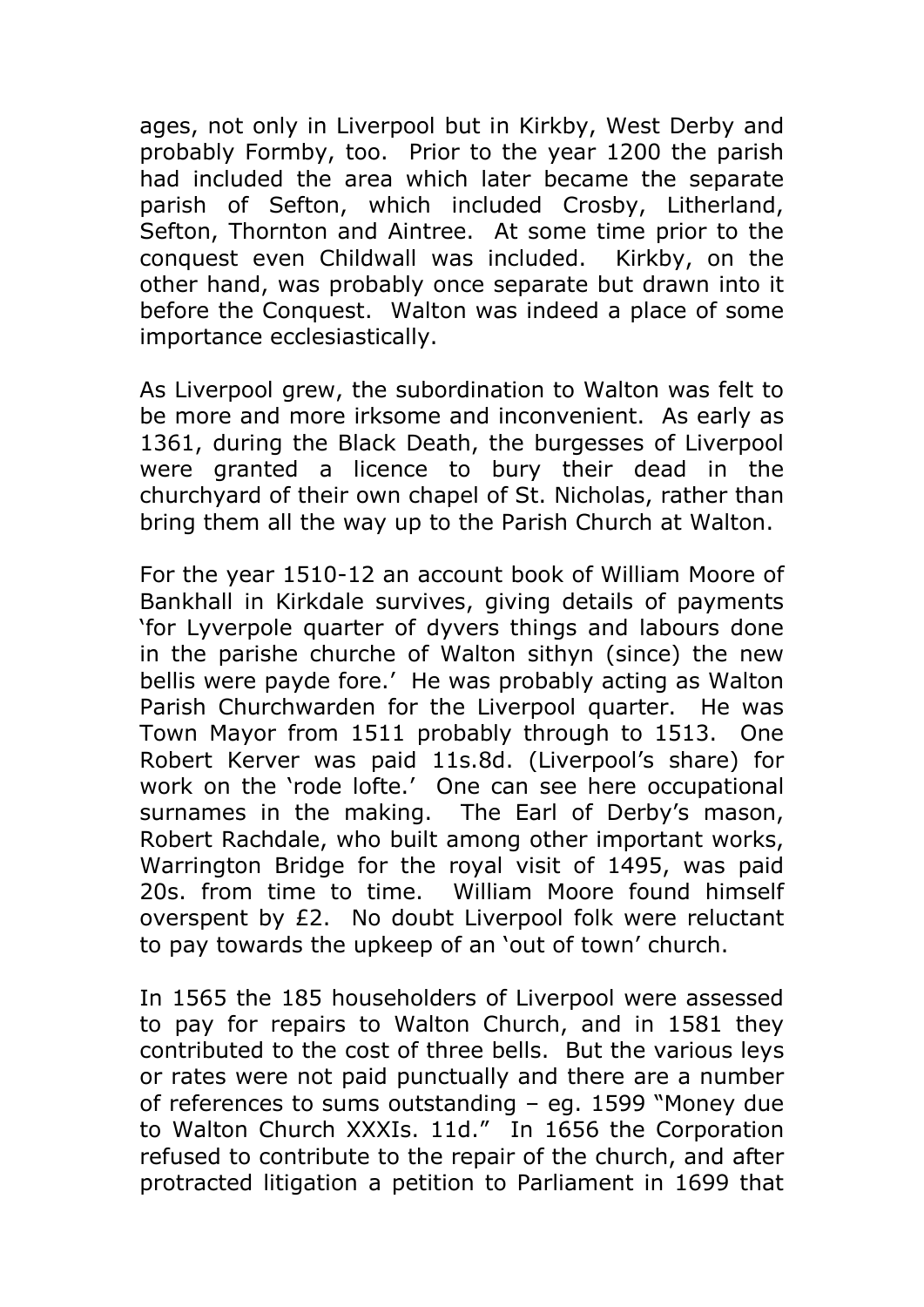Liverpool should become a separate parish was successful. The Corporation's case rested upon the great increase in the number of inhabitants:

"many new streets are built, and still in building; and many Gentlemen's sons of the counties of Lancaster, Yorkshire, Derbyshire, Staffordshire, and North-Wales, are put Apprentices in the Town: And there being but one Chapel, which doth not contain one half of our Inhabitants in the Summer, (upon pretence of going to the Parish-Church, which is Two long Miles, and there being a village in the way) they Drink in the said village; by which, and otherwise, many Youth and sundry Families are ruined: Therefore it is hoped the Bill may pass, being to Promote the Service of God."

With the great growth of population during the last 200 years, many new churches have been built. The Rectory was further divided in 1843, when the Rectory of West Derby was created. The original parish of Walton now comprises nearly 80 parishes, all of which are of course independent, except that of St. Peter, Formby, which is still legally a "Chapel", and whose inhabitants can still claim Walton as their Parish Church. During the early years of the present century there were four Mission Churches in different parts of the parish. Of these only St. Aidan's in Cherry Lane, built in 1909 is still in use.

#### **THE SUCCESSIVE CHURCH BUILDINGS**

It appears that the church was rebuilt in 1326. We do not however, know anything about that building, as nothing, as far as we know, remained of the fabric into the  $20<sup>th</sup>$ Century. The  $16<sup>th</sup>$  century repairs have already been mentioned. Many alterations were carried out in the 18<sup>th</sup> century. In 1724 the roofs were renewed. In 1734 the "middle dormant" window on the south side of the church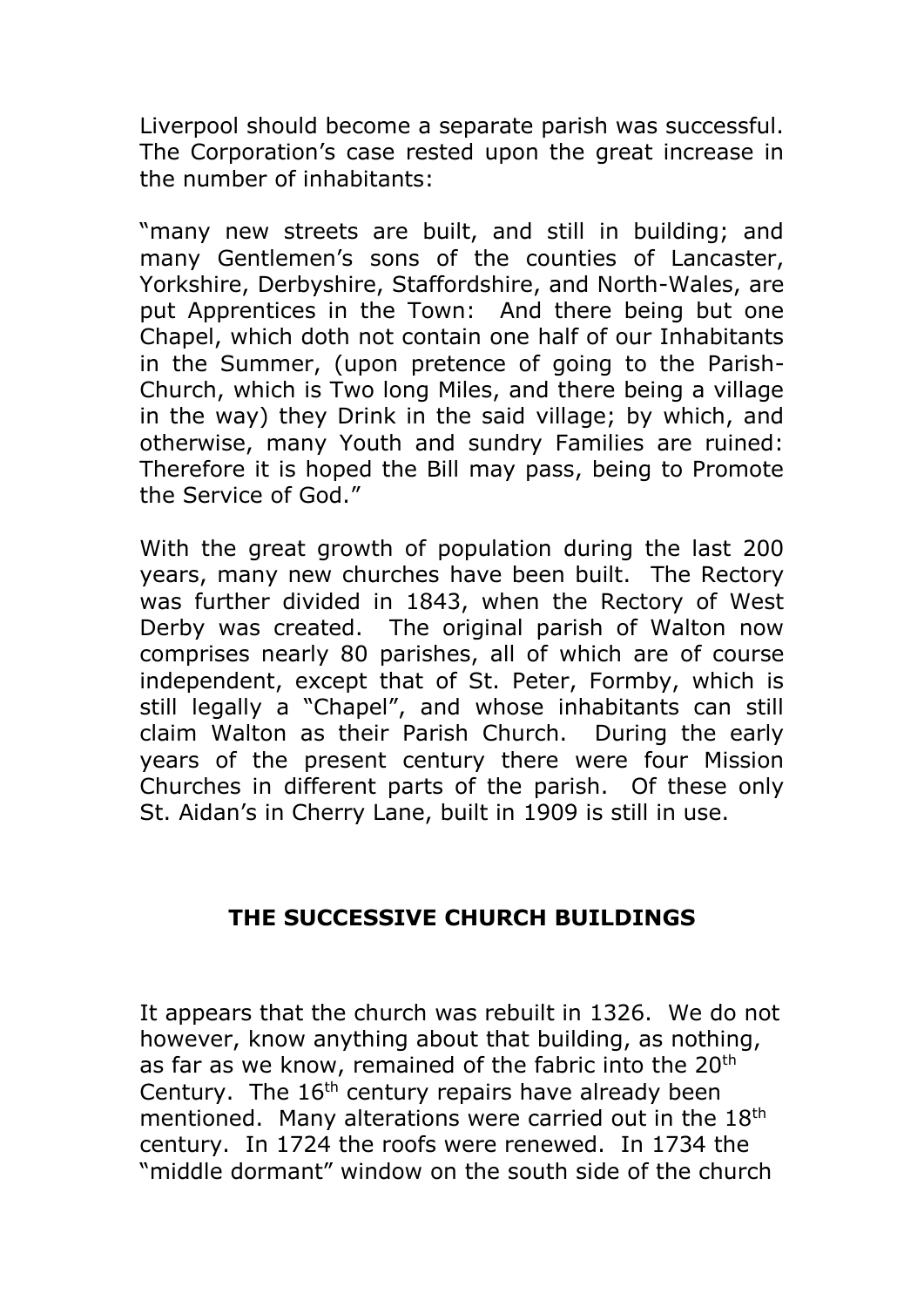was removed. In 1742 it was agreed at a vestry that the "south walls and pillars in the middle of the church should be taken down and rebuilt and the north wall be raised." In the same year it was decided that the church "shall be false roofed with lathe and plaster." In 1790 it was recommended that the windows should be refitted with wooden frames in the manner of St. Peter in Liverpool. In 1809 further alterations were necessary owing to the growth of the parish, and the Rector provided £350 to help pay for the rebuilding of the south side of the chancel, the parish continuing to be responsible for the north side. In 1840 the north side of the nave was remodelled and in 1843 the chancel was once again rebuilt.

The Tower had long been an important landmark. In 1768 the Common Council of Liverpool applied to Walton for permission to increase its height: "standing in a proper situation (it) may be made of great use in conducting vessels going in or coming out round the Black rocks." Nothing however, seems to have come of this proposal at the time. But in 1829 the tower was found to be in a "state of dilapidation and a very dangerous condition." It was rebuilt to the design of Mr John Broadbent, and the first stone was laid on 20 October 1829, by the Vicar, Mr Thomas Moss. The architect records that he wished to build a spire, which he thought would be a better landmark for shipping in the Mersey, but was overruled by the vestry. The tower, which is 118 feet in height, was the only part of the building (with the exception of the vestries) to escape destruction in 1941.

Further alterations were made when the interior was completely remodelled in 1887, and in 1911 the Hornby Chapel (now more usually, though inaccurately, known as the Lady Chapel) was added to the south side of the church in memory of Thomas Hornby, the last Vicar of Walton (Vicar 1847-1890)

On the night of  $3^{rd}$  – 4<sup>th</sup> May 1941, the church was almost entirely destroyed by incendiary bombs. Rebuilding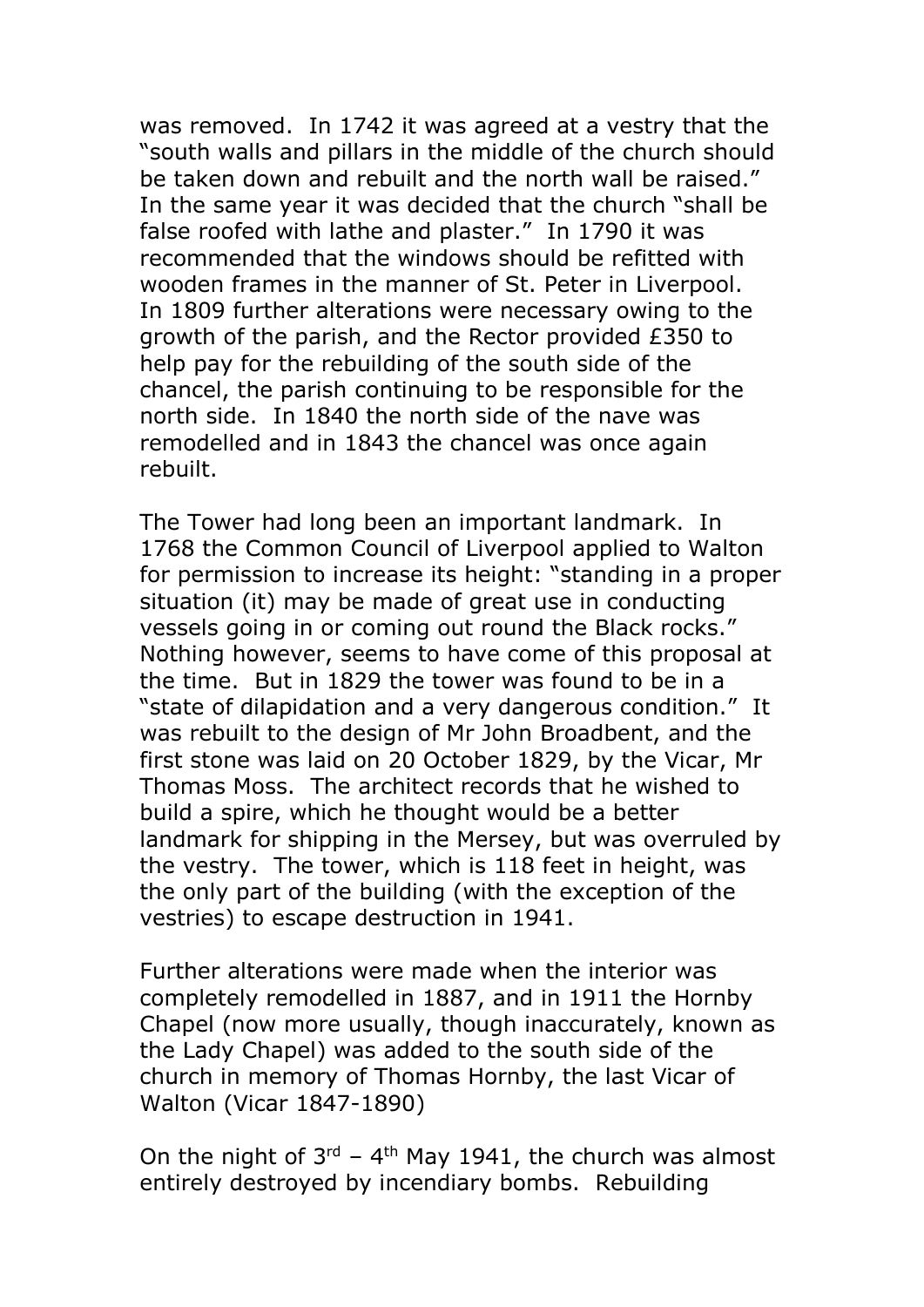commenced in 1947, to the design of Lt. Col. Ernest Gee, T.D., F.R.I.B.A., a well known Liverpool architect. Externally the appearance of the building remains the same, and much of the original stone has been used again. The roof is of copper on concrete. Internally the vaulting is of reinforced concrete resting on a steel frame based on the crutch design. The windows and east and west arches are of local red sandstone; the floor of the nave, chancel and sanctuary is of Westmorland greenstone.

# **GUIDE TO THE CHURCH**

### **The Porch**

On the east side of the main (south-west) porch will be found a list of the RECTORS AND VICARS OF WALTON-ON-THE-HILL. The earliest name is that of Stephen (1174) and the list is complete from 1506. (It is printed in the section entitled 'The Incumbents'.)

Many people are puzzled by the fact that Rectors and Vicars held office in Walton at the same time. The Vicarage was ordained in 1326, when Edward II confirmed the grant of the church to Shrewsbury Abbey. The Abbey could have 'sequestrated' the Rectory – i.e. kept the tithes and appointed a Vicar to look after the souls of the parishioners. In fact they did not take the first course – probably with the idea of presenting the Rectory to someone whom they wished to favour. The Vicarage was however created, to ensure that the parishioners were cared for in the absence of a resident Rector.

Even the Vicar did not always reside: Dr Richard Richmond (Vicar 1757-1780) was also Bishop of Sodor and Man for the last seven years!

This dual system, so strange to our way of thinking, continued into the nineteenth century. In 1803 an attempt was being made to enforce residence upon non-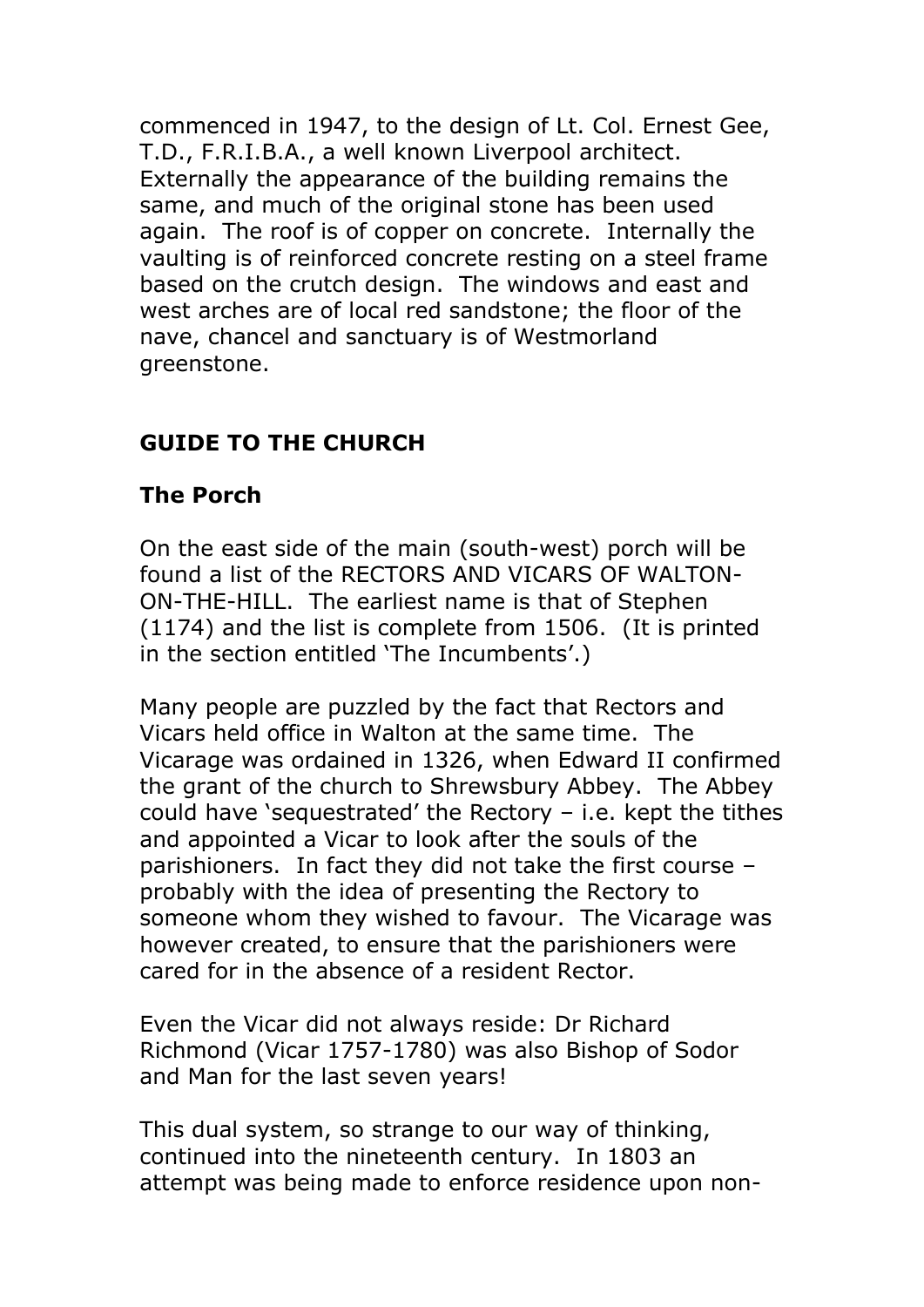resident incumbents. Sir William Heathcote, then patron of the benefice, had just presented his son Samuel to the Rectory. He wad advised by counsel to protests to the Bishop of Chester that

'Since the purchase by the Heathcote family, the revenues (of considerable value) of the rectory have been considered as a fund to provide for a younger son… It would be inconvenient and tend very much to break in upon the enjoyments of the family were Mr S Heathcote obliged to reside at so great a distance from Sir William's seat in Hampshire'

He won his point: and the Rector remained free to be nonresident until 1882 when the Vicarage was suppressed, its endowments passing to the Ecclesiastical Commissioners, largely for the endowment of the newly-created See of Liverpool.

The Arms above the notice-board on the west side of the porch are those of the Architect of the present building, Lt. Col. Ernest Gee.

#### **The Baptistry**

This is situated under the Tower at the western end of the church. It contains the NORMAN FONT, a relic of great interest and importance. It is made of red sandstone, and has a massive circular bowl, round which are six raised panels decorated with crude carvings. These include a representation of the Temptation, in which the serpent coiled round the Tree of Life occupies the centre with Adam and Even on either side,. Another panel shows what may be either a Flight into Egypt or an Entry into Jerusalem, with a nimbed figure seated on an ass preceeded by another on foot; behind the rider is a dove, in front is a cross. Floral decoration divides these panels.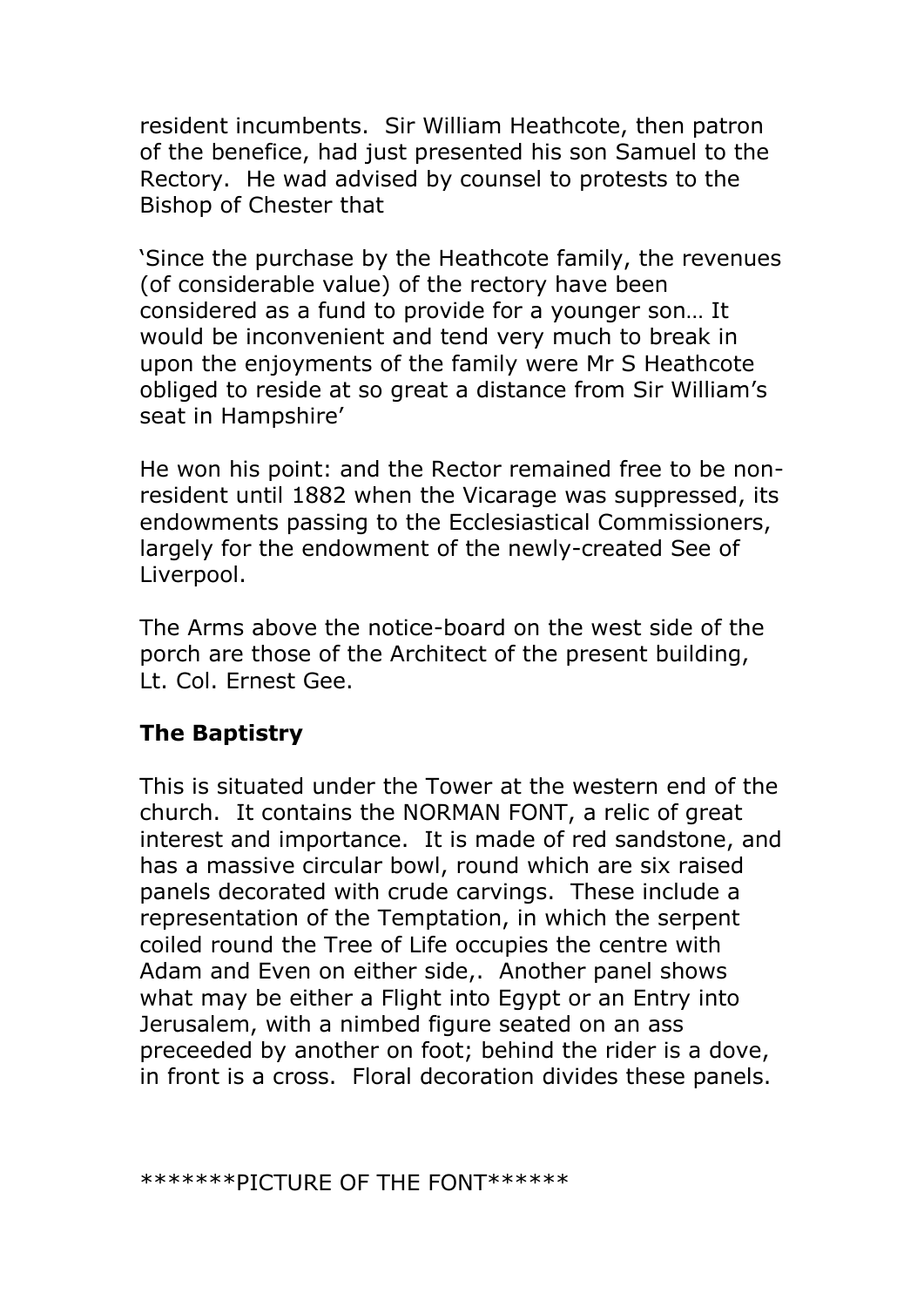There is a somewhat similar but more richly carved font, probably of the same date, in Kirkby church a few miles away. Walton font was removed from the church in 1754, when a new font was purchased at a cost of £2 15s 4d, and is said to have stood near the door of an adjacent public house (The Brown Cow?) until about 1817. It was restored to the church only in 1887. It was broken to pieces when the bells crashed down during the destruction of the church in May 1941, and carefully re-assembled during the restoration by E Carter Preston, a well known local sculptor and designer.

The date of the font is uncertain. It would seem most likely that it dates from Norman times. The style of the carving is Anglo-Saxon. This is not strange. Norman architecture took time to infiltrate the country.

The windows in the Baptistry, designed like all the rest of the glass in the church by E Carter Preston, represent Our Lord blessing children of all races; St John Baptist; and St Nicholas, Patron Saint of children.

# **The Bells**

These are rung from the Tower Room, immediately above the Baptistry. The details are as follows:

|          | <b>Note</b>       | <b>Size</b> | Weight        |
|----------|-------------------|-------------|---------------|
| Treble A | Mr A Jones Warden | 1ft 11ins   | 3cwt 0gr 12lb |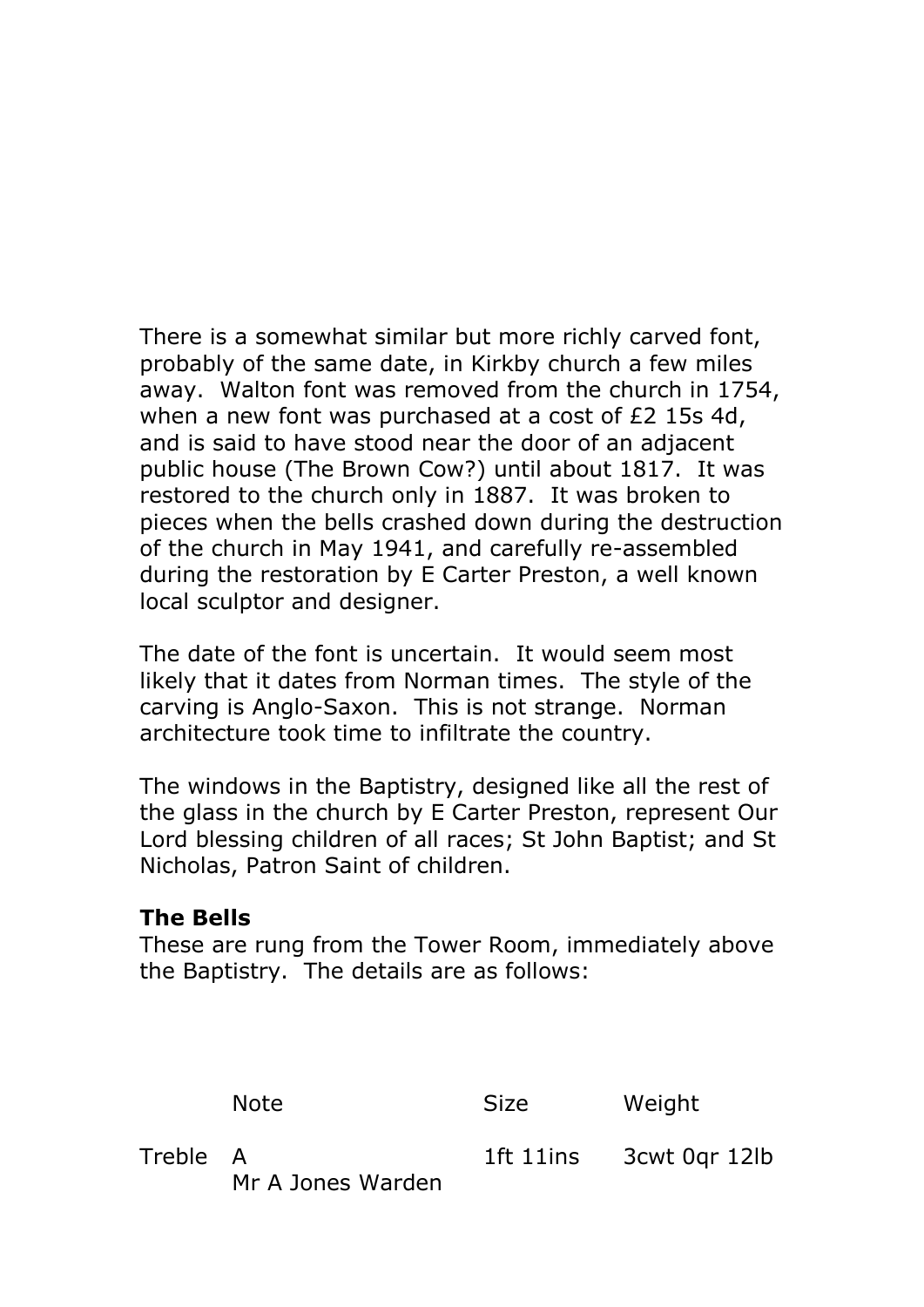|                 | <b>Col E Gee Architect</b><br>W Kelly Clerk                                                   |                          |                            |
|-----------------|-----------------------------------------------------------------------------------------------|--------------------------|----------------------------|
| 2 <sub>nd</sub> | G Sharp<br>The Rev Canon                                                                      |                          | 1ft 111/2ins 3cwt 0qr 19lb |
| 3 <sup>rd</sup> | <b>DN Spafford Rector</b><br>F Sharp                                                          | 2ft 1in                  | 3 cwt 2 qr 4 lb            |
|                 | Peace and Good<br>Neighbourhood                                                               |                          |                            |
| 4 <sup>th</sup> | Е<br>May the Church of<br><b>England forever</b>                                              | 2ft 21/ <sub>2</sub> ins | 3cwt 3qr 23lb              |
| 5 <sup>th</sup> | flourish<br>D<br>We were all cast at                                                          | 2ft 4ins                 | 4 cwt 1 qr 3 lb            |
|                 | Gloucester by<br><b>Abel Rudhall</b>                                                          |                          |                            |
| 6 <sup>th</sup> | C Sharp<br>Alex Langshaw<br>Church Warden<br><b>Thomas Knowles</b><br>Sidesman                | $2ft 5\frac{1}{2}$ ins   | 5 cwt 0 qr 10 lb           |
| 7 <sup>th</sup> | B<br>The Rev Mr Silvester<br><b>Richmond Rector</b><br>The Rev Thomas<br><b>Brookes Vicar</b> | 2ft 81/ <sub>2</sub> ins | 6 cwt 2 qr 6 lb            |
| Tenor           | A<br>I to the church the<br>living call<br>And to the grave do<br>summon all                  |                          | 3ft 11/2ins 9cwt 2qr 25lb  |

The original set of six bells, cast in 1736, was badly damaged in the fire of 1941. They were recast by Taylor's of Loughborough in 1949, and bear the original inscriptions. The two smaller bells were added to make a ring of eight.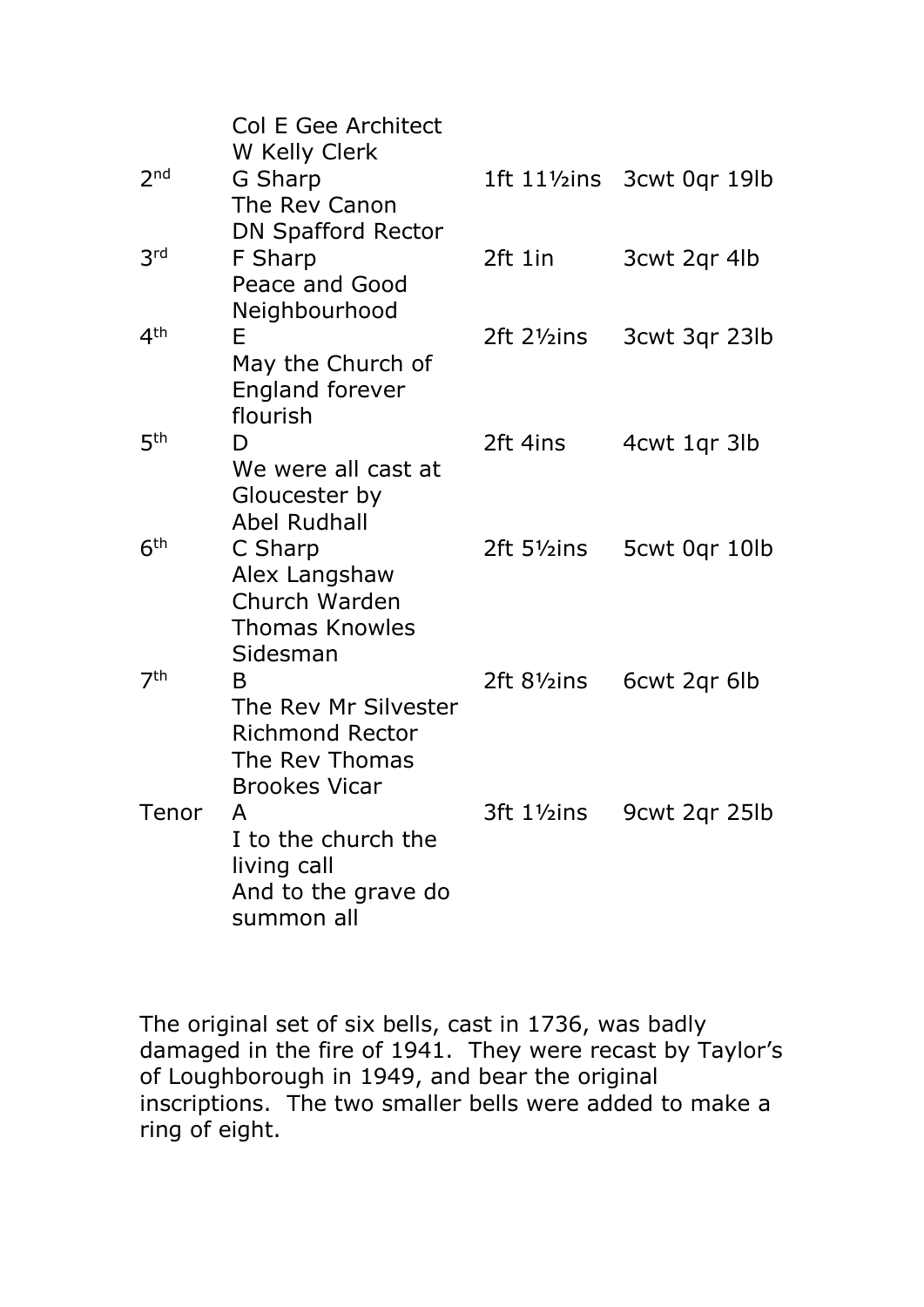The provision of three bells for Walton Church is mentioned in the Liverpool Town Books for 1581. in 1736 it was unanimously agreed by the Vestry 'that the old bells should be taken down and a set of six bells of moderate and convenient size should be had instead of them as soon as may be.' The new set were cast by Abel Rudhall at Gloucester and cost £188 3s 9½d; and the Churchwardens had to pay 3s 'for laying timber in ye street of Liverpool' to enable them to reach Walton in safety. Great pride was taken in keeping the bells in order, and the Churchwardens' accounts record constantly recurring expenditure on new bell ropes or 'swine grease for ye bells.'

The ringers themselves expected to be well paid for their exertions. In 1730 we read 'Pd ye ringers on King George's proclamation 11s 0d.' In 1727 'Pd ringers for birthday of Queen Caroline 11s 0d.' A regular tariff is laid down in 1737. twelve shillings for state days, six shillings for extras and New Years Day, forty shillings for Sundays rung all the year round. They are to be rung three times on Sunday, viz. at half an hour past nine in the morning, half an hour past one in the afternoon, and immediately after evening service. The sexton rings at seven o'clock and one o'clock 'All ye year' and receives one pound for his pains. The ringers are to take care of ye bells and liquor, the said liquor to be bought at the Parish Charge.'

Subsequently, attempts were made to curb the enthusiasm of the ringers for observing national events: many eighteenth entury battles are exuberantly celebrated which are nowadays considered unimportant in the history books. It is interesting to note that news of the Battle of Trafalgar (21<sup>st</sup> October 1805) reached Walton on 10 November, and in the accounts is recorded 'Allowd the ringers for ringing Lord Nelson's victory over the French Fleet 1 guinea.'

#### **The Clerk's Chair**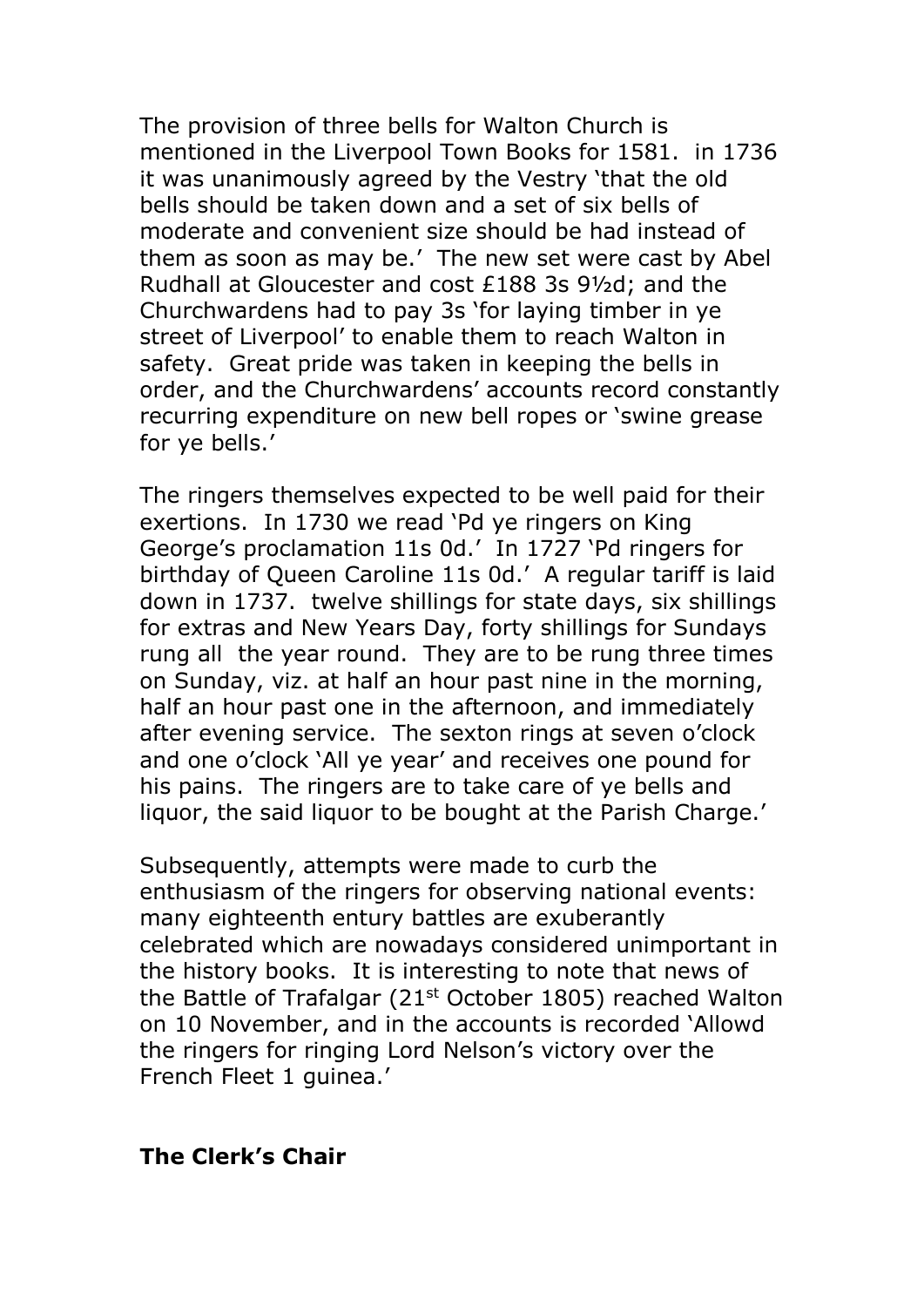This stands at the back of the nave on the south side. It was given in memory of William Carrington Kelly (Clerk, 1925-50), himself a historian of the parish, who with the Rector, Canon D N Spafford, was responsible for saving the Parish Registers and other documents from the blazing church in 1941.

The growing importance of the Clerk, as well as the fall in the value of money, is shown by the increase of his remuneration. In 1638 his years wages were one pound; at the beginning of the eighteenth century they had risen to £2 10s and in 1804 to 12 guineas.

The best known of the Parish Clerks of Walton was John Holt (Clerk 1761-1801), who was also the master of the Grammar School. He was the author of historical, educational and agricultural works, including the Survey of the Agriculture of Lancashire published in 1794. We still possess in the Parish Records his Licences to act as Parish Clerk and as Schoolmaster, granted by the Bishop of Chester. His Survey has recently been reprinted.

#### **The Churchwarden's Staves**

These stand at the west end of the nave on either side of the central passage. They serve to emphasise the importance of the laity's position in the Church. We possess the Churchwardens' accounts from 1629 to 1641, 1650 to 1667 and 1723 onwards, and they give a fascinating picture, not only of the life of the village but also of the duties of the churchwardens.

#### **\*\* picture – The Chancel and Nave from the East \*\***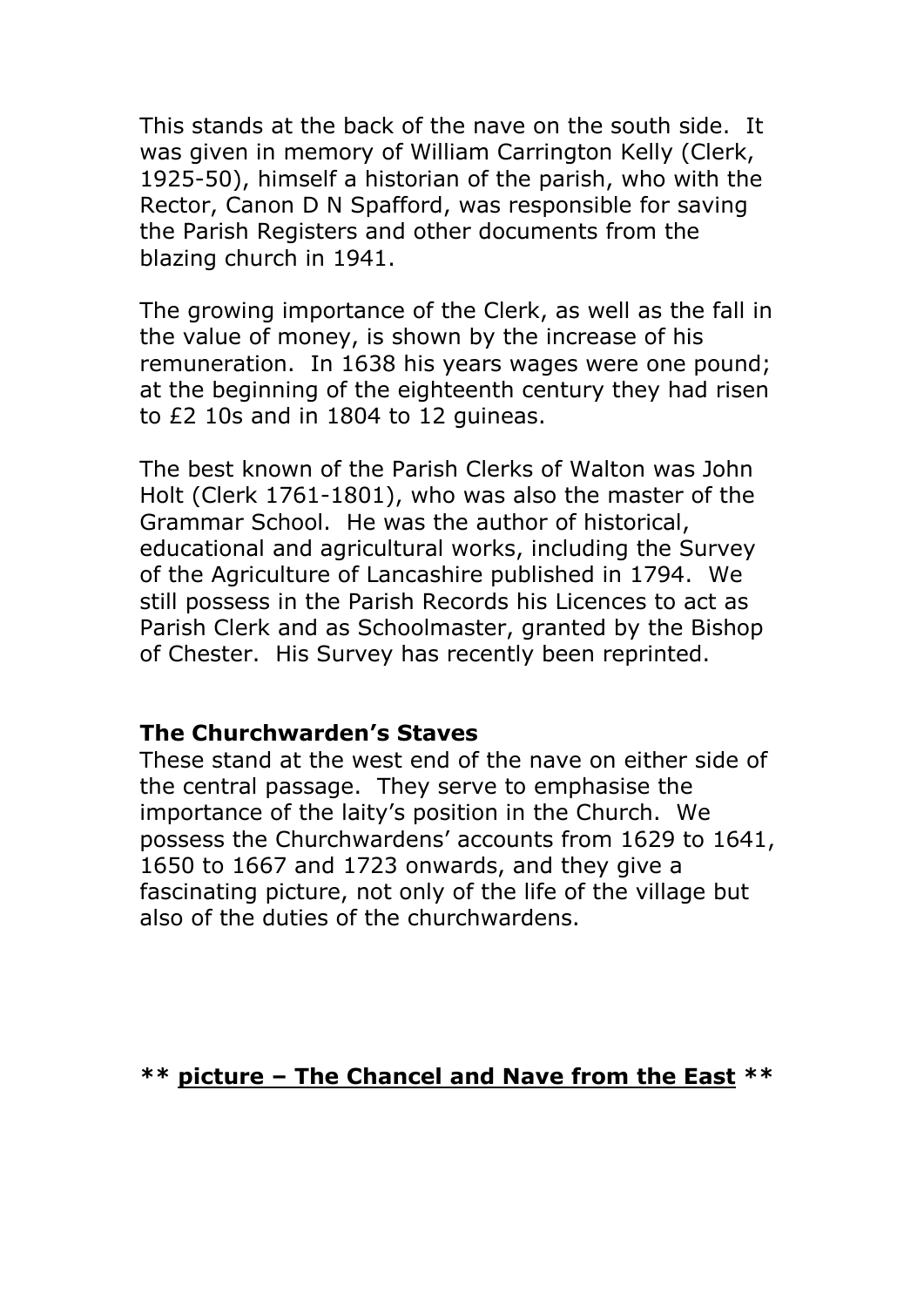#### **The Nave**

This is the part of the church where the people gather together for worship, today as in past generations. Some idea has already been given of the many changes in the furnishing of the nave: in the present church it is aisleless, and contains 38 pews of light oak.

The seventeenth, eighteenth and nineteenth century churches had galleries and many private pews, which were bought outright (sums of up to £200 are quoted in a document of 1809), and the titles to these caused great trouble when alterations were carried out. Mr Rose, in 1725, for instance, complained that his seat 'which his family have enjoyed without disturbance for above a hundred years' suffered by the late alterations to the church fabric. And in 1853 there was another great dispute concerning pew owners whose rights had been allegedly infringed during the changes earlier that century. (It is not clear why they did not apply before.)

The Windows of the Nave are of plain hand made glass, with a medallion of stained glass in the upper part of each, into which fragments of the original windows have been incorporated. The designs are as follows, in each case starting from the west end.

| South Side              | <b>North Side</b>         |
|-------------------------|---------------------------|
| *SM Monogram and Crown  | *SM Monogram and Crown    |
| Vine                    | The Nails                 |
| 3 Fishes (Symbol of the | The Spear and Mallet      |
| Trinity)                | The Crown of Thorns       |
| <b>HIS</b>              | *Crown                    |
| The Lamb of God         | St Peter (Keys)           |
| *SM Monogram and Crown  | St Paul (Sword)           |
| *Crown with seven stars | *Crown                    |
| *2 Turtle-Doves in Cage | <b>Chalice and Paten</b>  |
| (Purification)          | Gloria in Excelsis Deo    |
| *SM Monogram and Crown  | Cross, Hammer and Pincers |
| *The Burning Bush       | *SM Monogram and Crown    |
| *Star and Waves         | Dove (the Holy Spirit)    |
| *Crown                  | St Matthew (a Man)        |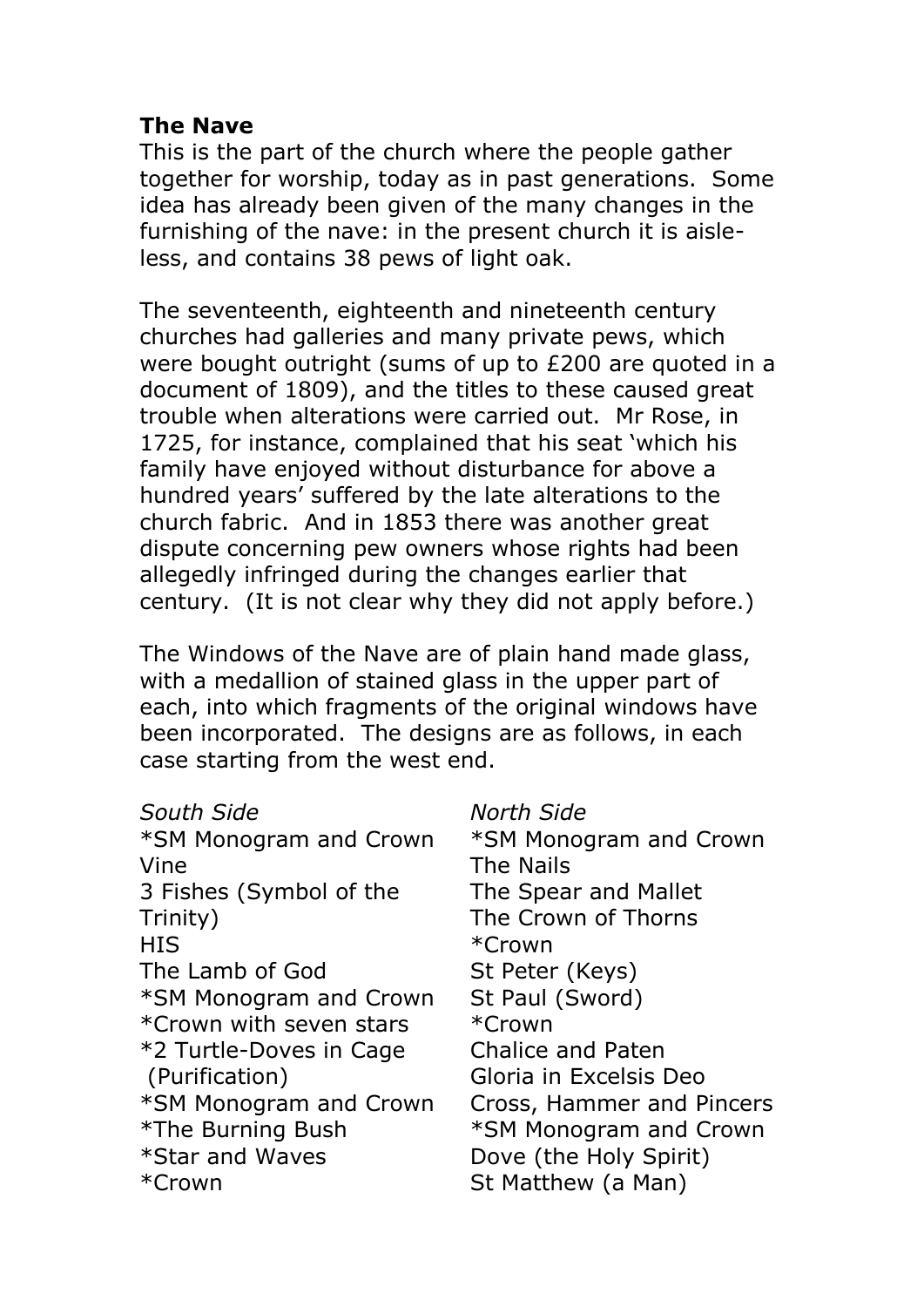\*Chalice and Paten \*Star and Waves \*Gate and Lilies \*SM Monogram and Crown St Mark (a Lion) St Luke (a Calf) St John (an Eagle) Dove (the Holy Spirit)

#### • **These are symbols or monograms of Our Lady, to whom the church is dedicated.**

The memorial inscriptions underneath the window sills commemorate those whose memorials were on the walls of the church before its destruction in 1941, and whose bodies were removed from the vaults under the floor.

The Lectern on the south side of the chancel step is of stone, and takes the traditional form of an eagle.

References to the books of the church in the old records include the information that in the seventeenth century the works of Bishop Jewel were kept chained to the desk, and the church also possessed a book of Homilies in addition to the Books of Common Prayer bought for eight shillings from Wigan. The Bible was often in need of repair.

The Pulpit, of very ample proportions, is also of stone. The eighteenth century pulpit stood in the centre of the church until the alterations of 1887. It had been purchased in 1759, and transport ('to carting the pulpit from West Derby and Drink for the men') cost 10s. It was 'cleansed' and the soundboard was raised in 1789.

The Consecration Cross will be found cut into the east end of the north wall of the nave.

#### **Use of the Church during the Civil War**

In 1651 it cannot have been possible for the church to be used for worship. For a while, it was used to house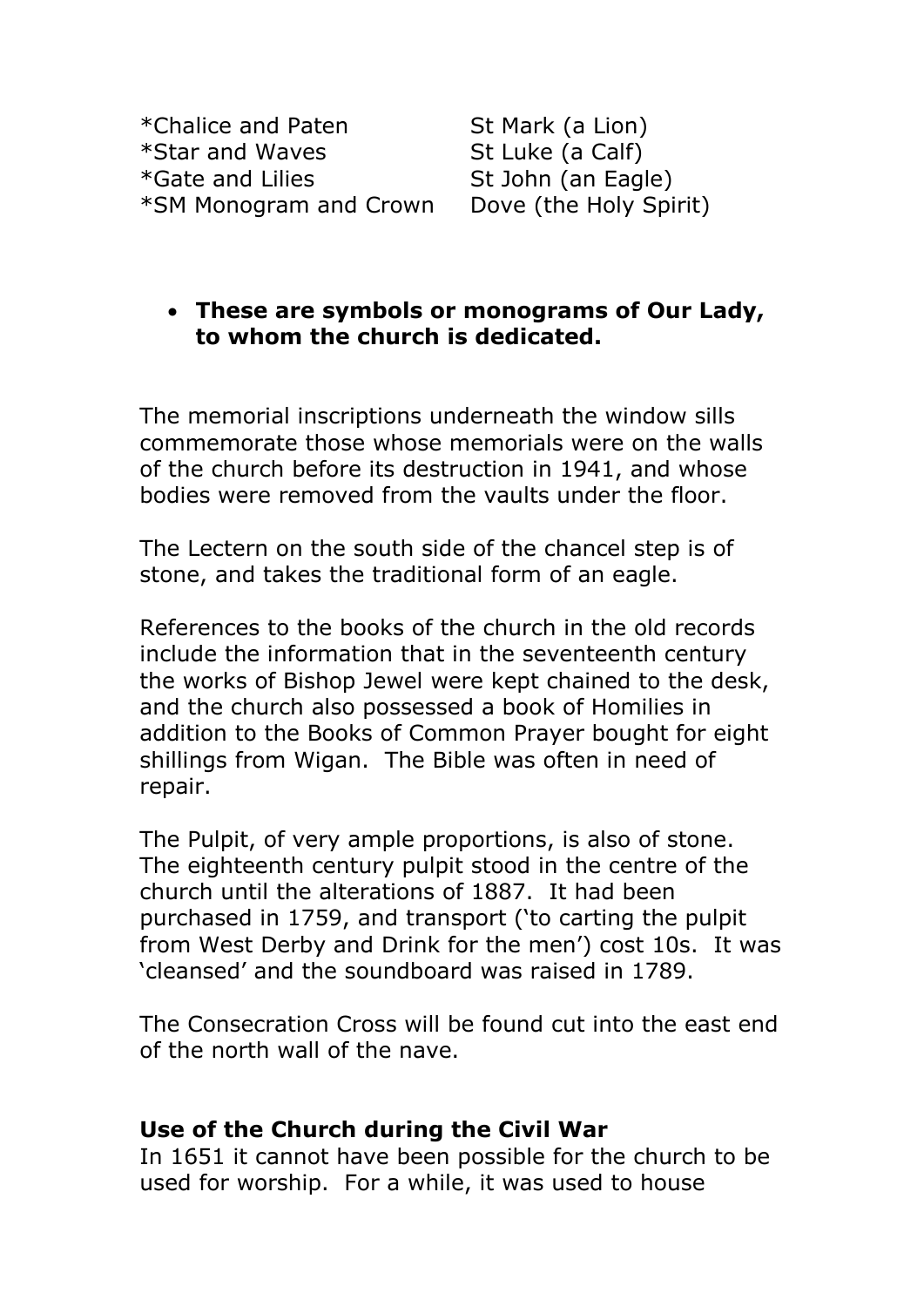prisoners taken at the battle of Worcester, who the Churchwardens complained to the Justices of the Peace, 'have there continued a month and five weeks, and now latelie some part of them are removed and yet remaineth five and fiftie in the said church, which said prisoners have broken the formes and glasse windows belonging to the said church and have so defaced defiled and abused same, that itt is conceived by some workmen of good experience who have viewed the said Church that XX li will not putt itt into soe good repaire as itt was at the coming of the prisoners thereto. Nowe, your petitioners humble desire is the premises considered that your worshipps would be pleased to remove the prisoners from thence and to charge the hundred of West Derby or such parte thereof as your worshipps shall think fitt, with some reasonable taxe, for the reparation of the said Church.'

But the petition was not granted, and the parish had to pay up and clean up!

#### **The Chapel**

This was the most recent addition to the church, having been built in 1911 as a memorial to Thomas Hornby, the last Vicar of Walton. Its most striking characteristics today are the iron screen along its north and west sides, and the reredos, a copy of the Deposition by Fra Angelico, of which the original, painted in 1421, is in the Museum of St Mark in Florence. It came from the Wigan collection of the late Earl of Crawford and Balcarres.

The chapel is used for weekday services, in which we in Walton join in the Church's daily round of prayer and praise.

\*\*\*\* picture of the Lady Chapel \*\*\*\*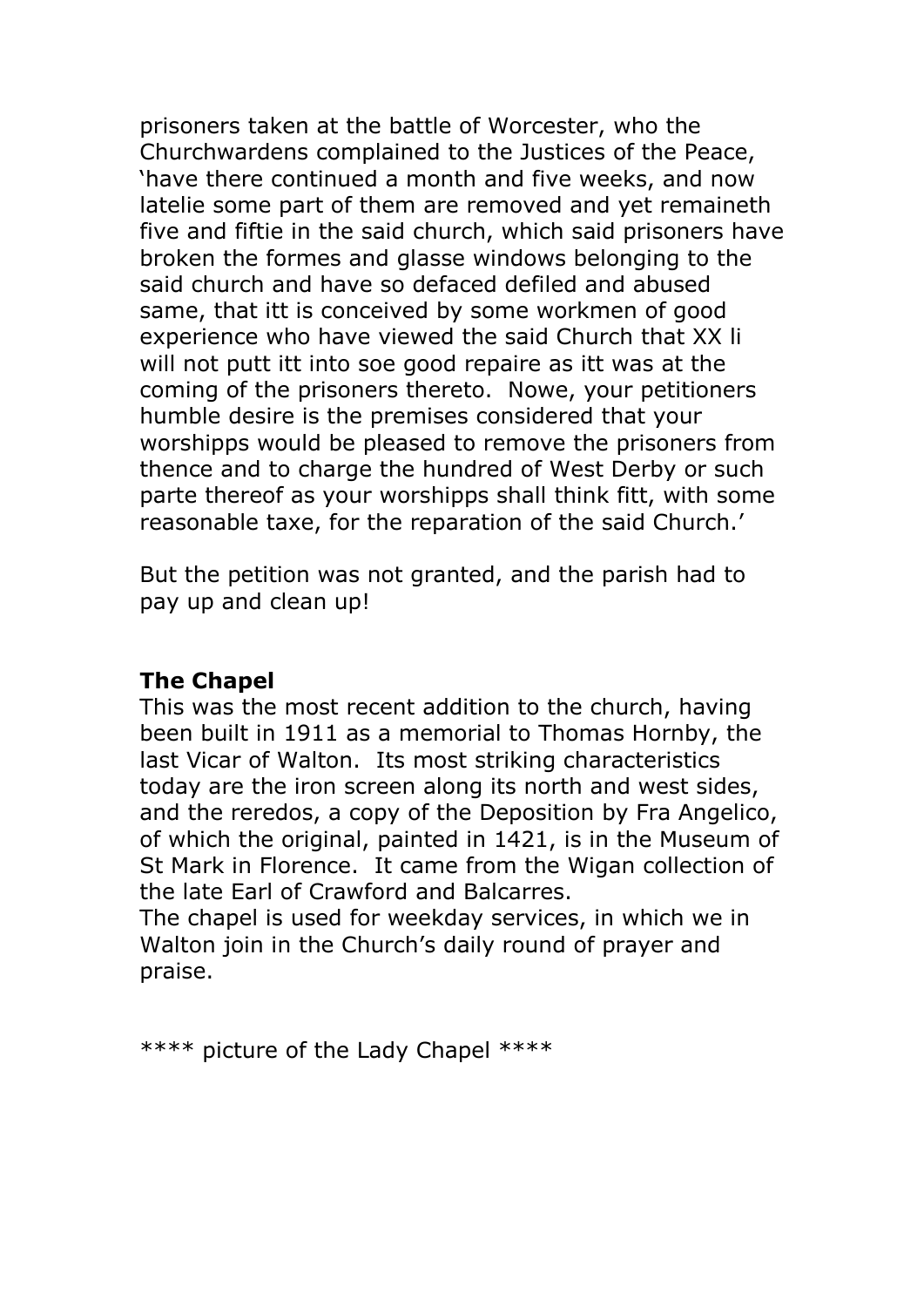#### **The Chancel**

A conspicuous feature of the chancel is its highly polished floor. It is to most people a surprise to learn that it is made of the same stone as the floor of the rest of the church, Westmorland greenstone.

The stalls for clergy and choir are of the same light oak as the pews in the nave. Along the front of the choir stalls is incised a series of scenes from the life of Our Lord:

#### *South Side North Side*

Nativity **Nativity** Transfiguration Flight into Egypt Preaching from the Boat Baptism Blind Bartimaeus Marriage at Cana **Miraculous Shoal of Fishes** Healing the Lame Triumphal Entry into

Walking on the Water Last Supper Blessing the Children **Empty Tomb** Raising Jairus' Daughter Ascension

Sitting among the Doctors Five Loaves and Two Fishes Jerusalem

**The Organ Console** is placed in the middle of the back row of the choir stalls on the north side. The pipes are behind grilles high up on either side of the sanctuary – the Great and Pedal organs on the north side of the sanctuary – the Great and Pedal organs on the north side, the Swell organ on the south. The Organ was built by Messrs Rushworth and Dreaper of Liverpool in 1953.

There are many references in the records to the musicians, instrumentalists, organists and singers. Prior to the 1887 alterations, the choir had its place (as was usual) in a gallery, probably at the west end of the nave. It was decided in 1744 'that a new gallery shall be built at the expense of the parish for ye singers.' It seems that singers had to be brought in from neighbouring townships to supplement the Walton singers: Derby and Formby singers were entertained frequently. This did not always pass: in 1767 it was decided 'that no treat to any strange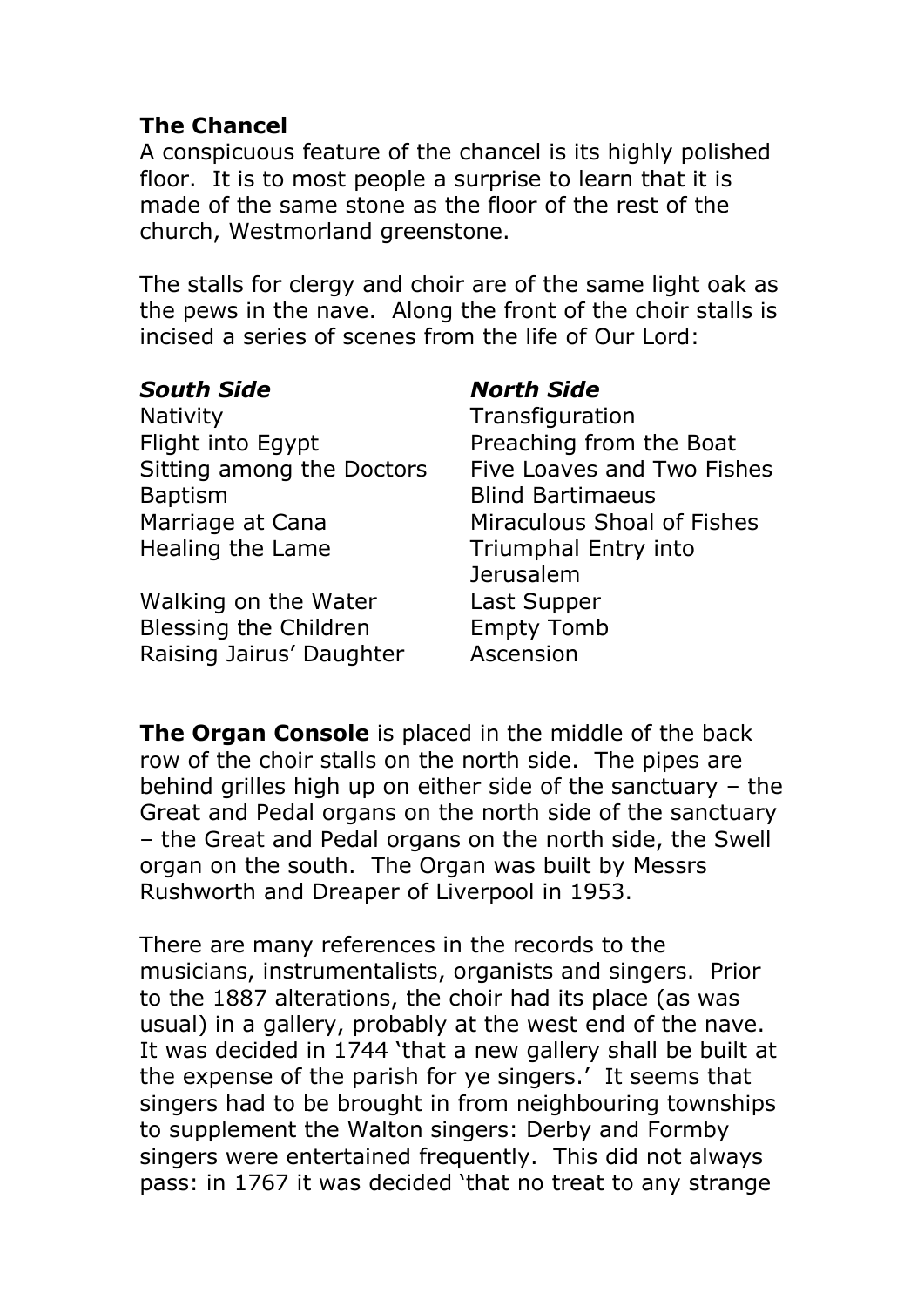singers shall be allowed.' Instead it was decided in 1770 to employ 'a singing master to instruct the society of singers' at a salary of £9, and £1 11s 8d was spent on psalm books.

Two years later the vestry comments favourably on the singers' "proper behaviour the last year, and improvement in their singing') and votes to confirm their grant 'in order to complete their present instructions." By the end of 1774 they were able to dispense with the services of the singing master. And in 1778 they were beginning to blossom further into music which was too much for the vestry: 'it is recommended and desired by most of the Congregation that the Society would sing Plain Psalm Tunes only in the time of Divine Service.'

The accompaniment was provided by an orchestra, of which the bassoon and bass viol players were paid a guinea a year salary in the 1770s. an organ was bought by public subscription in 1809, and an organist was appointed whose post was renewed annually, at a salary of £10, the cost being defrayed by voluntary subscription. The organ was, of course, pumped by hand – the boy who blew the organ was paid 6d a week in 1843.

Women soloists appear: e.g. 1812 "paid Elizabeth Wilson for singing from 12th December 1812 to 18th April 1813 £2 18s 2d." The singers do not always seem to have been voluntarily regular in their attendance: 1813 December 26<sup>th</sup> "By Cash paid Richd. Sherwood for drink had by the singers to encourage them to meet 10s 6d."

A new organ was installed in 1889, and a great Bazaar was held in aid of the Organ Fund: its attractions included Waxworks which brought in £5 0s 3d., Old English Sports (£8 11s 10½d.) and a weighing machine (£1 2s 11d.)

#### **The Sanctuary**

Dominating the east end of the church is the striking window, designed by E Carter Preston. In the centre is a Nativity scene, with the Crucifixion on the left and the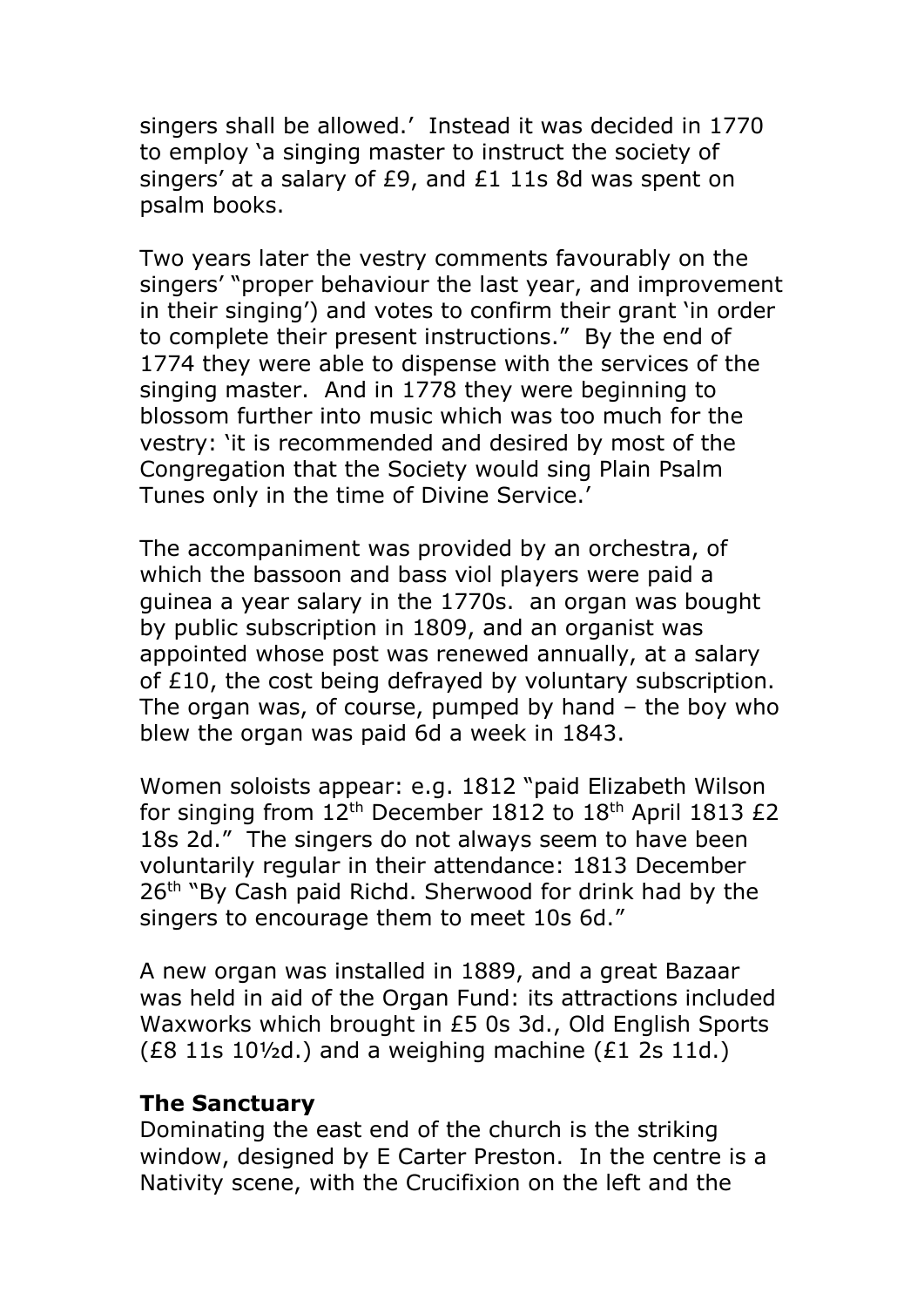Ascension on the right. The Altar Cross and Candlesticks are of bronze, and the head of the Processional Cross is of the same metal and style. The arms on either side of the sanctuary are as follows (reading from west to east):

North side: Alpha and Omega; Diocese of Liverpool; HIS

South side: Diocese of Chester; Diocese of York; Diocese of Lichfield.

Walton is now in the Diocese of Liverpool and Province of York; formerly it was in the Diocese of Lichfield (until 1541) and Chester (1541-1880.)

References to the Altar furnishings etc, in the  $17<sup>th</sup>$  century Churchwardens' accounts reflect the kaleidoscopic religious changes of those years.

1634: "Payde unto John Chantrell for the rayle [a communion rail] and for cutting the communion table shorter IIIIs." This was one of the liturgical changes dictated during Archbishop Laud's regime, and with the Puritan reaction seven years later – 1641: "item spent att takeing down the rayles and removing the communion table VIIIs. Item spent att takeing down the glasses VIIS." (here the stained glass is probably referred to.) The tables are turned in earnest at the restoration: 1663 "Spent upon Henry Webster when he came to make the style and the communion table rayles Is." In 1665 ornate hangings for the communion table involving six and a half yards of kersey at 3s 4d a yard and 18 yards of "Silke" fringes for the communion table cloth are noted.

The Communion Plate in use at present was given to the church in 1901 on the demolition of St George's Church, Liverpool, which stood where the Queen Victoria monument is now situated. It was made in 1749 at a cost of £240 13s 6d by Humphrey Payne, a London goldsmith, and consists of eight pieces; 2 Chalices, 2 Patens, 2 Flagons, 1 Salver and 1 Almsdish. It is of silver, fire gilt,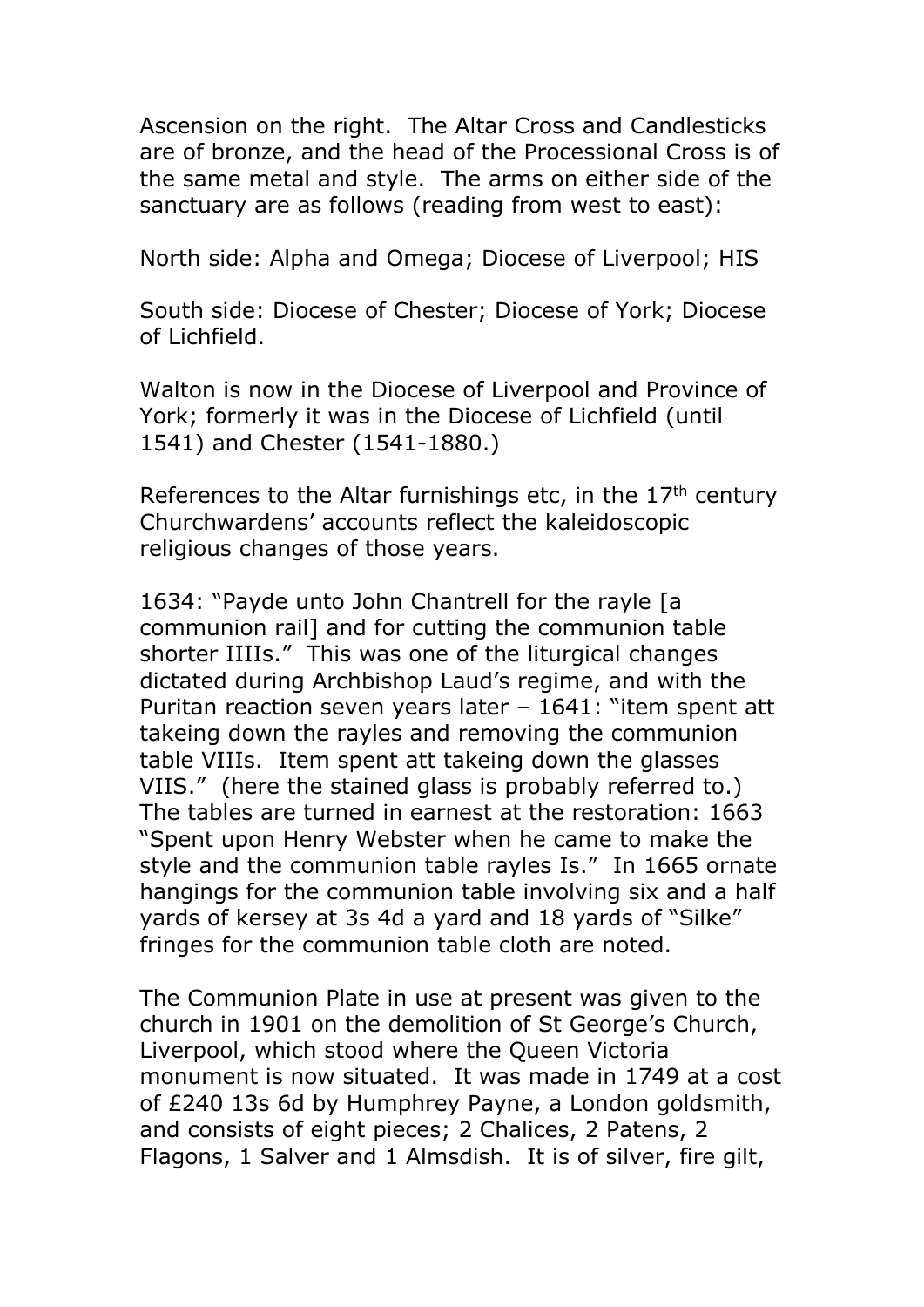and the repousse work on the large pieces is particularly fine.

The silver plate, consisting of "a flagon, chalice and two bread plates, not exceeding 123 ounces" which were bought in 1781 at a cost of £42 3s 6d, were given to the Church of St Luke the Evangelist in Goodison Road, Walton.

# **The Ambulatory**

This is a passage running right round the north east, and south sides of the chancel and sanctuary. Immediately behind the Altar will be found the Churchyard Cross, which has already been described. This was found buried beneath the east wall of the church during the rebuilding, and was re-erected in its present position to protect it from damage. Unfortunately it was broken into two pieces when being disinterred, but otherwise it is in an excellent state of preservation, lacking only a base and a cross-piece. There seems to be no evidence that the hollowed-out block of sandstone in the churchyard, near the door of the chapel, ever formed the base of the cross.

#### **The Vestries**

These are situated at the south-east corner of the church. In the larger of the two, used as a Choir Vestry, is a large safe dated 1811, in which are kept the Registers of Baptisms, Marriages and Burials from 1586 to the present day.

The Registers from 1586 to 1743 have been transcribed and published as volumes 5 and 91 of the Lancashire Parish Register Society. One of the Registers; that of Burials from 1790 to 1812, is interesting in that it gives the cause of death in each case, as many registers do for that period.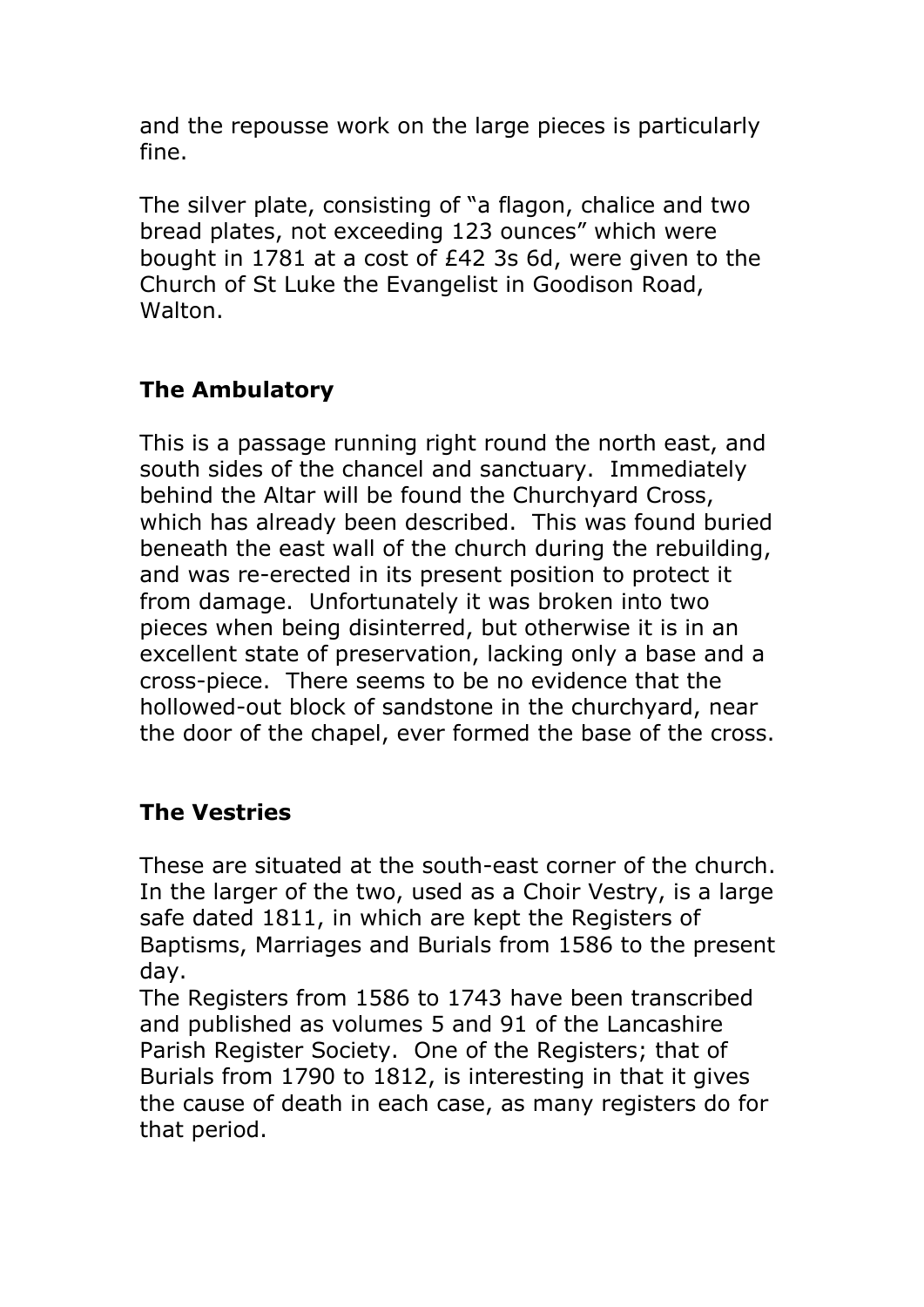# **The Churchyard**

Reference has already been made to the almost circular nature of the original Churchyard. By 1845 this was full, and further pieces of land were bought to supplement it. The last available space was used in 1958, and it is now of course not possible to extend it further.

Extensive alterations to the central part of the churchyard were made in 1973, when this area was landscaped.

Several of the tombstones have interesting inscriptions, like that of George Miles Smith the Blacksmith, who died 11 November 1719:

My Sledge and Hammer lye reclined,

My Bellows also lost their Wind,

My Fires extinct, My Forge decayed,

My Vice I'th'Dust My Friends have layd,

My Coals are spent, My Irons gone,

My Nails are drove, My Work is done.

The oldest stone commemorates William Fazakerley of Kirkby, and is dated 1600. the longest lived person commemorated is Hannah Wall of West Derby, "who departed this life on 2 august 1938, at the extraordinary age of 111 years."

#### **The Grammar School**

This stands in the corner of the Churchyard, just inside the gate leading from the Black Horse. There is some doubt as to the date of its foundation: there was a Grammar School and Schoolmaster at Walton in 1548; but it seems probably that the present Grammar School was founded in 1613 when "a gift of £120 was given by Thomas Harrison, late of Walton, to be used for the maintenance of a free school to be continued in Walton forever." The roof timbers of the building are specially fine.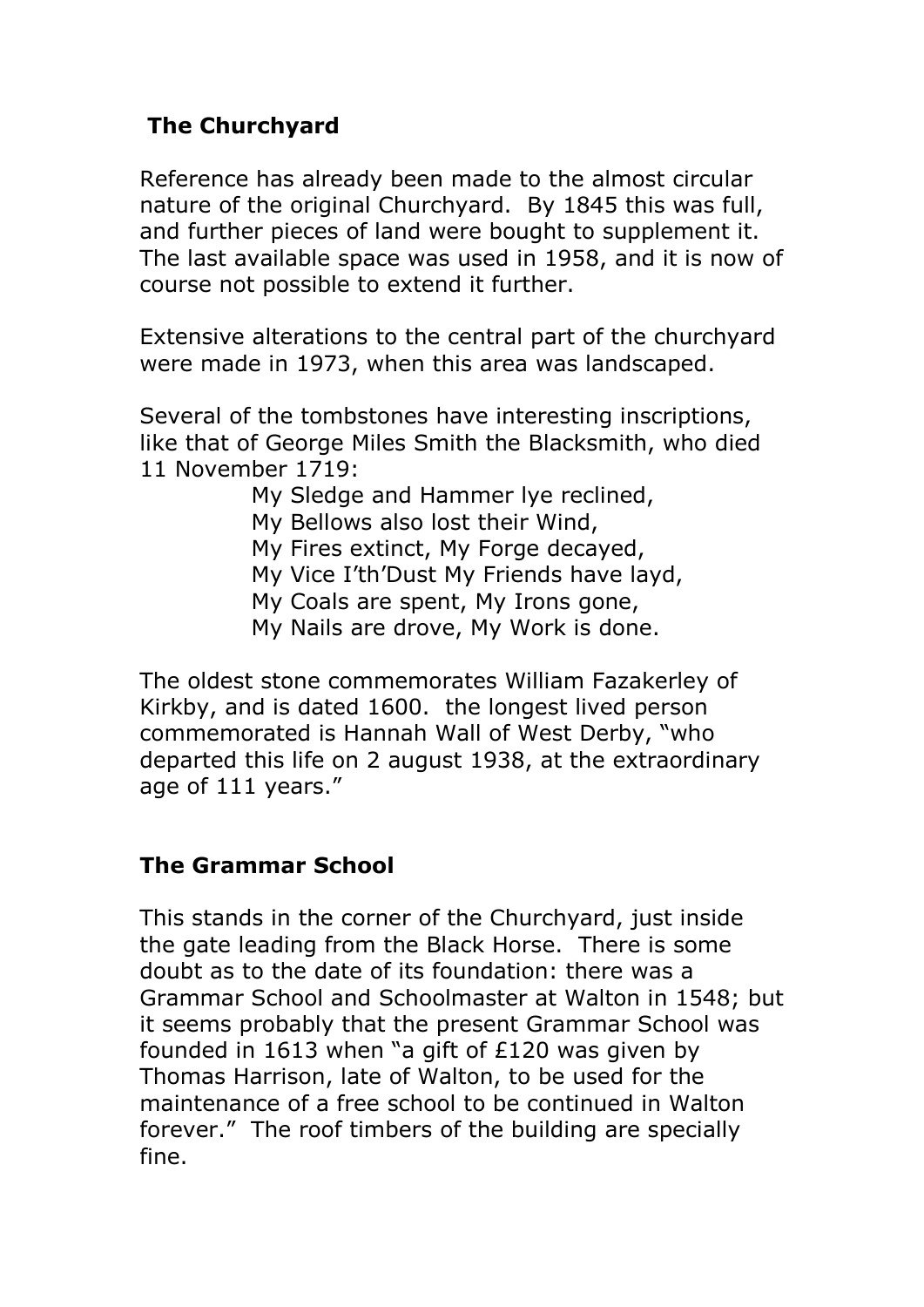The Schoolmaster's duties are thus defined in 1755: he is to "instruct the children of the said school in English, writing and Merchants' Accounts, also the Latin and Grecian tongue." The only mentions of books for the school are in February 1733: "Pd for a new dictionary for the school as per bill 17s 0d." and October 1748: "Pd for two books for concerning dystemper'd cattle 1s 4d." The school building was rough, floors being made of clay. There were rushes on the floor of the school house. In 1735 the churchwardens partitioned and altered one room and wer told to "Build a little house for ye convenience of ye said school." Later on a schoolmaster was elected who had too large a family and was allowed to live elsewhere and to let the school house rooms to a tenant.

In 1808 the hours of attendance of the schoolmaster are laid down: "from half past eight to a quarter before twelve o'clock in the forenoon and from half past ne to five o'clock in the afternoon." The master is allowed to receive "such a number of out day scholars also boarders (not exceeding six in number) as shall not be detrimental to the interest of parish scholars. He is entitled to "claim quarterly the sum of five shillings from such scholars as learn arithmetic and two shillings from such scholars as learn writing."

In 1843 a thorough enquiry into the organisation of the school was instituted with special emphasis on rendering "its course of instructions more suitable to the exigencies of the present time." The influence of the growing interest in religious education in the Church is seen in the additions to the curriculum. "Lessons of the day in the Old and New Testament and the Church Catechism" are added and it is enjoined that "the business of each day be opened and closed with prayer, a form of which will be prescribed by the clergy of the Parish Church." There is also a demand that "the schoolmaster shall use his best endeavour to prevent the children from using the churchyard as a common playground."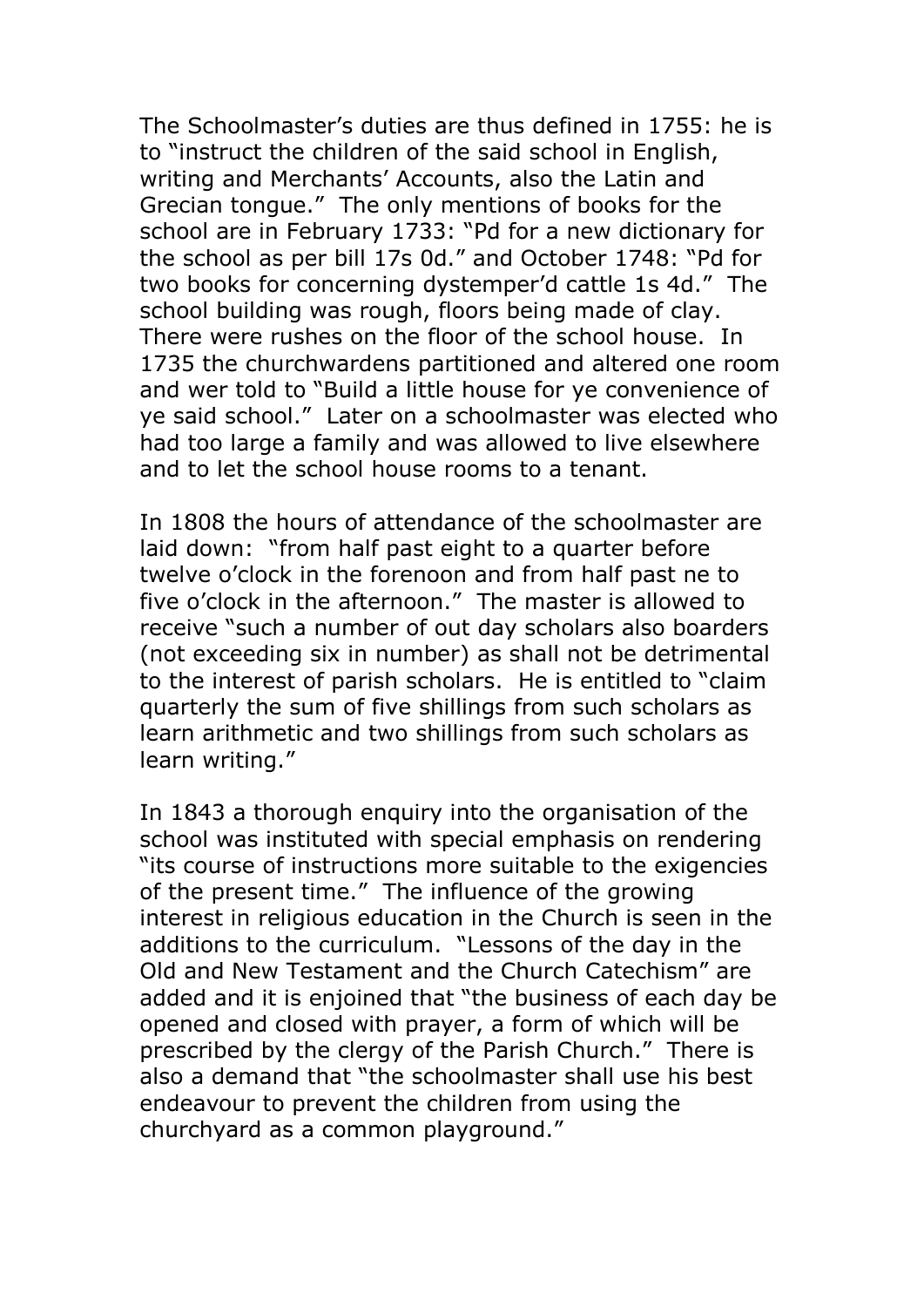A school for girls and infants in Heathcote Road (now St Mary's Hall) was opened in 1847; and a new boys' school was built next to it in 1871, the old Grammar School building having become too small.

A new and larger school for boys and girls was provided in 1893 in Bedford Road, and the boys' school was converted into an infant school. These schools still remain as the direct successors of the  $17<sup>th</sup>$  century Free Grammar School. The old building is now used for parish purposes.

St Mary's Hall was extensively renovated and extended in 1968 and it now houses Walton Youth Centre. In addition to youth activities, this building serves the needs of a wide variety of community activities.

#### THE INCUMBENTS

The 'TWO PARSONS' of Walton were an accepted part of the local scene.

The following table of rectors and vicars is taken from the Victoria History of the County Palatine of Lancashire, published in 1907.

|       | Rectors                   |           | <b>Vicars</b>            |
|-------|---------------------------|-----------|--------------------------|
| 1192  | Stephen                   |           |                          |
| c1206 | Robert of Walton          |           |                          |
|       | William, son of Robert    |           |                          |
| 1240  | William of Walton         |           |                          |
| 1272  | Robert                    |           |                          |
| 1311  | Thomas of Chorleton       |           |                          |
| 1319  | Ralph of Shrewsbury       | 1327      | John of Walton           |
| 1328  | Simon of Clopton          | 1329      | Thomas of Knighton       |
| c1331 | Thomas of Clopton         | 1349      | John of Eccleshall       |
| 1349  | John of Bulkington        | 1350      | John of Barre            |
|       |                           | 1351      | <b>Richard of Sutton</b> |
| 1356  | <b>Richard of Winwick</b> | 1364      | William of the Hall      |
|       |                           | $c1391 -$ | Roger Winter             |
|       |                           | 4         |                          |
|       |                           | 1405      | John of Woolaton         |
| 1409  | <b>Richard of Stanley</b> | 1418      | John Ironmonger          |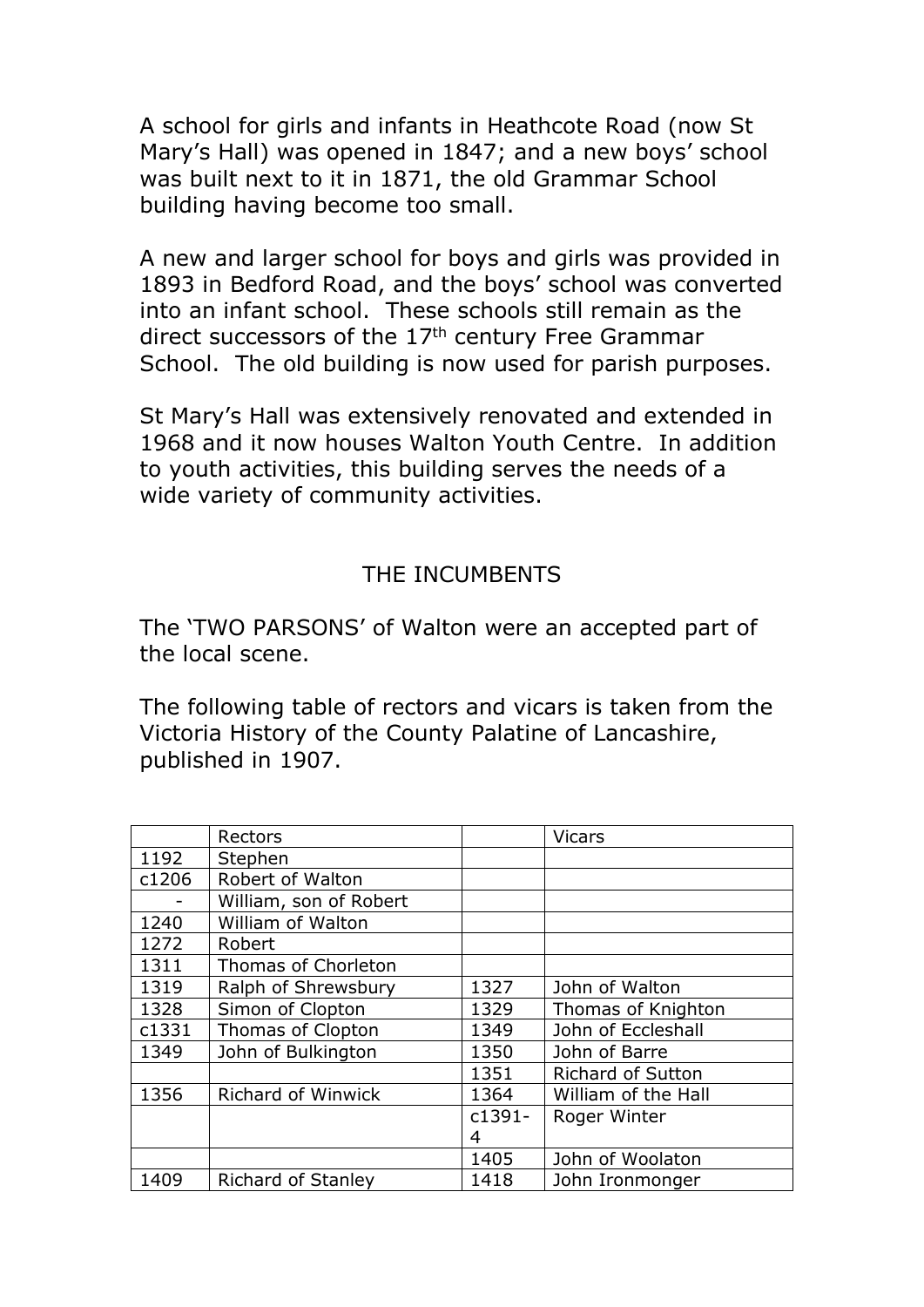| 1435  | Ralph of Stanley                  | $\overline{\phantom{a}}$ | Thomas Blackburne       |
|-------|-----------------------------------|--------------------------|-------------------------|
| (or   |                                   |                          |                         |
| 1427) |                                   |                          |                         |
|       |                                   | 1455                     | William Whittingham     |
| 1459  | <b>Thomas Fairclough</b>          |                          |                         |
| 1471  | John Molyneux                     | 1472                     | William Bolton          |
|       | (founded the Chantry)             |                          |                         |
| 1485  | James Stanley                     |                          |                         |
| 1506  | <b>Richard Dudley</b>             | 1511                     | Ralph Radcliffe         |
| 1528  | <b>Edward Molyneux</b>            | 1528                     | <b>Thomas Norris</b>    |
| 1536  | <b>Richard Gwent</b>              |                          |                         |
| 1543  | <b>Anthony Molineux</b>           | 1550                     | Thomas Allen            |
| 1557  | <b>Anthony Molineux</b>           | 1562                     | John Finch              |
|       | (godson of Preceding)             |                          |                         |
| 1565  | Alexander Molyneux                | 1565                     | Robert Halsall          |
|       |                                   | 1572                     | <b>William Hesketh</b>  |
| 1575  | William Haworth                   |                          |                         |
| 1576  | Alexander Molyneux                | 1586                     | Peter Hey               |
|       |                                   | 1624                     | Nevil Kay               |
| 1631  | Thomas Legh                       |                          |                         |
| 1639  | <b>Andrew Clare</b>               |                          |                         |
| c1645 | William Ward                      | 1654                     | Henry Finch             |
| 1655  | Robert Eaton                      |                          |                         |
| 1660  | John Heywood                      | 1663                     | John Walton             |
|       |                                   | 1665                     | <b>Thomas Marsden</b>   |
| 1671  | <b>Thomas Pawlett</b>             |                          |                         |
| 1690  | <b>Richard Richmond</b>           | 1720                     | Silvester Richmond      |
| 1722  | Silvester Richmond                | 1722                     | <b>Thomas Brooke</b>    |
|       | (previously vicar)                |                          |                         |
|       |                                   | 1757                     | <b>Richard Richmond</b> |
|       |                                   |                          |                         |
| 1768  | Henry Heathcote                   | 1780                     | Miles Atkinson          |
|       |                                   | 1788                     | Henry Heathcote         |
| 1803  | Samuel Heathcote                  | 1816                     | <b>Thomas Moss</b>      |
|       |                                   | 1844                     | Thomas Gerard Leigh     |
| 1847  | Thomas Gerard Leigh               | 1847                     | Thomas Hornby           |
|       | (previously vicar)                |                          |                         |
| 1868  | Richard Leigh                     |                          |                         |
| 1884  | James Gerard Leigh                |                          |                         |
| 1906  | George Hardwicke Spooner          |                          |                         |
| 1921  | William Ord Hunter                |                          |                         |
|       | Rodwell                           |                          |                         |
| 1936  | Douglas Norman Spafford           |                          |                         |
| 1955  | Kenneth John Fraser               |                          |                         |
|       | Skelton                           |                          |                         |
| 1962  | <b>Basil Mills Fletcher-Jones</b> |                          |                         |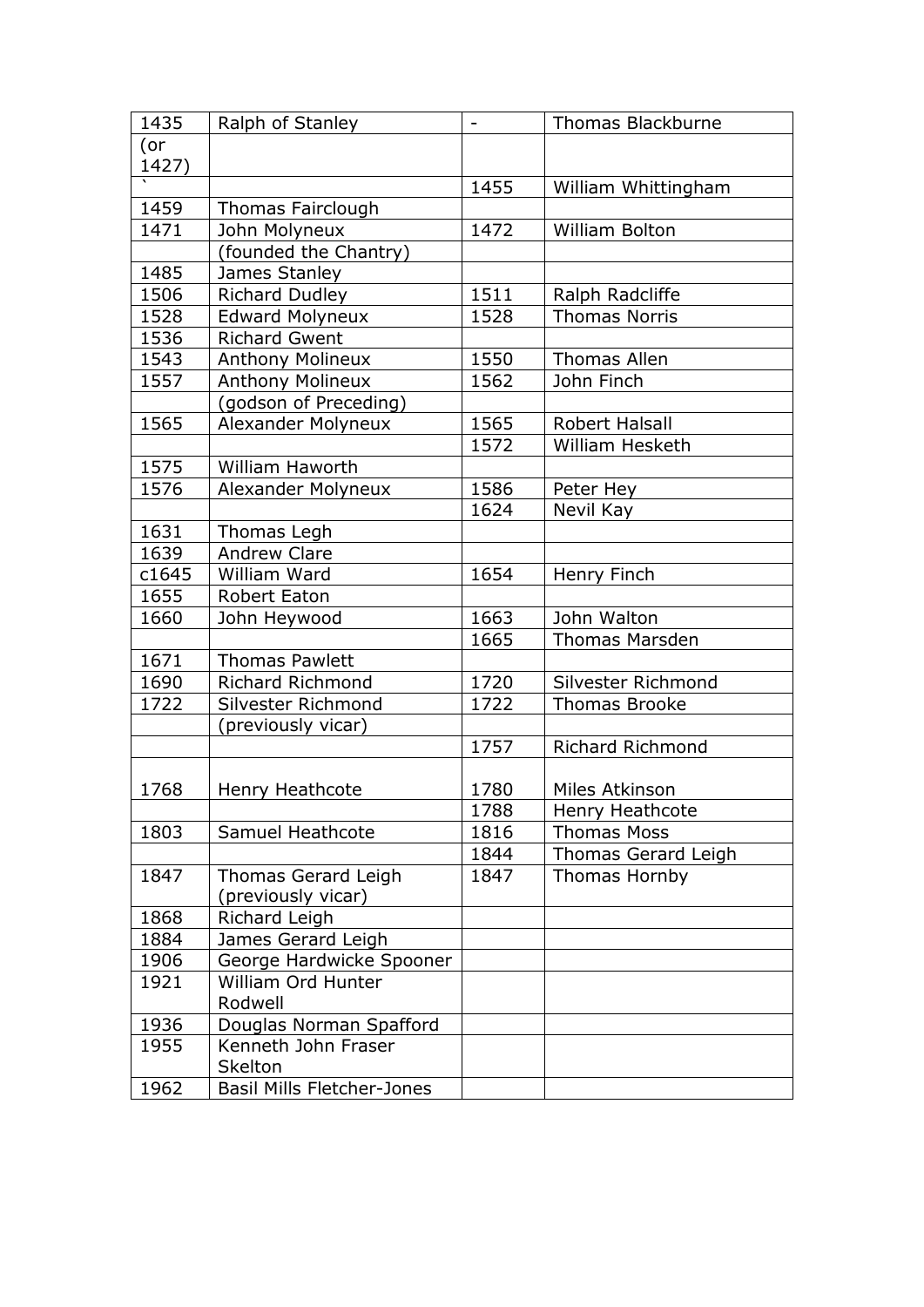None of the early incumbents can be said to be really famous by today's standards. A number, however, have some claim to our interest. William, son of Robert, was one of King John's clerks, and may have been given the rectory soon after King John granted Liverpool its first charter. William of Walton was married. Married clergy were fairly widespread in northern Europe up till this time. Ralph of Shrewsbury rose to the Chancellorship of Oxford University and the Bishopric of Bath and Wells. Richard of Winwick was not even ordained deacon till 1361. He belonged to a well-established dynasty of clerics. In 1364 he took a trip to the Court of the Pope, then at Avignon and was robbed and held to ransom on the return journey. Papal intervention secured the release of Richard and his party. He became a canon of Lincoln and was buried in the Cathedral.

We know rather too much about James Stanley, also Warden of Manchester College, and from 1506 Bishop of Ely and sixth son of the first Earl of Derby, stepbrother of Henry VII. He was responsible for the installation of the choir stalls in Manchester Cathedral, c.1505-10, 'the finest in the North of England', says Professor Pevsner. He lies beneath a somewhat mutilated memorial brass in the same Cathedral. He was well known for lavish living and a successful illegitimate progeny. His elder son was knighted for his gallantry at Flodden Field in 1513. "Little priests metal was in him" said the  $16<sup>th</sup>$  century balladsinger. However, as a public figure, he was rather successful. He played a large part in the establishment of several Cambridge colleges. Who knows, if he had belonged to an order of married clergy, he might have had an unblemished character as well?

The various members of the Molyneux family who held the rectory were often rectors of Sefton as well. Anthony Molyneux II was an adherent of pre-Reformation doctrines and went beyond the seas for his opinion's sake. Alexander Molyneux, a younger son of Sir Richard Molyneux, builder of the oldest surviving part of Croxteth Hall, took office very young, holding the rectory for 66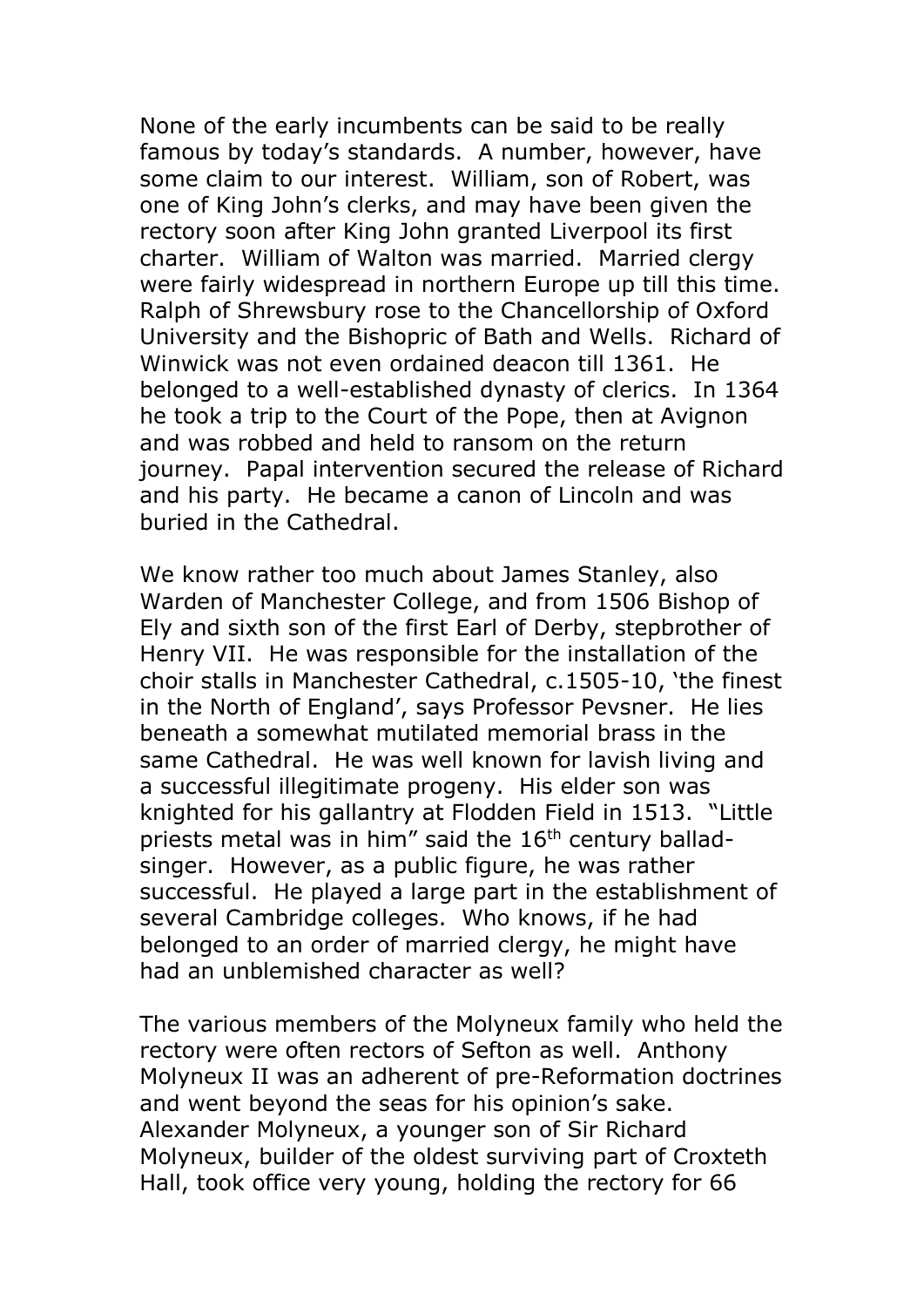years. In 1591, he was said to be unlearned and not used to say service or administer sacraments. In 1575 the Queen intervened and issued a mandate presenting William Haworth, "preacher of the word mandate presenting William Haworth, "preacher of the word of God." Despite all this, Rector Molyneux proved his rights and stayed on! At his death, he bequeathed his theology library to his successors.

Dr Clare was a staunch Royalist. Expelled from his rectory by the Parliament, he went abroad. John Evelyn, the diarist, records hearing him preach in Paris in 1651, "the first Worcester." The Vicar, however, Neville Kay, was a Parliament man and was buried in Walton in 1654. after Dr Clare's deposition, a Parliamentarian Rector was installed.

With the restoration of Charles II in 1660, it was "all change" again. Not all at once though. The Rector, Robert Eaton, had to leave, but the Vicar, Henry Finch, a Presbyterian from Standish, was a supporter of the "new Royalists" who rose against Cromwell in 1659. Thus he was initially undisturbed by the Restoration. His convections were too strong for the Act of Uniformity, however, and he was ejected in 1662, and became a wellknown preacher in the Manchester area. A gracious and charitable man, he was one of a generation of men of which Richard Baxter is the best known, who were able to see other points of view than their own, and only sought personal liberty of conscience.

Fortunately, some original letters of Thomas Marsden survive, at the home of Lord Kenyon, Gredington Hall, near Whitchurch, in Shropshire. He had a long stint from 1665 to 1720 and lived through uncertain times. He appears to have been astute in keeping on the right side of the powers that were.

Here is an example of his letters: *1679, April 28th, Walton. – "The bearer hereof, Thomas Stanynought, is the best yeoman in the towne hee lives in*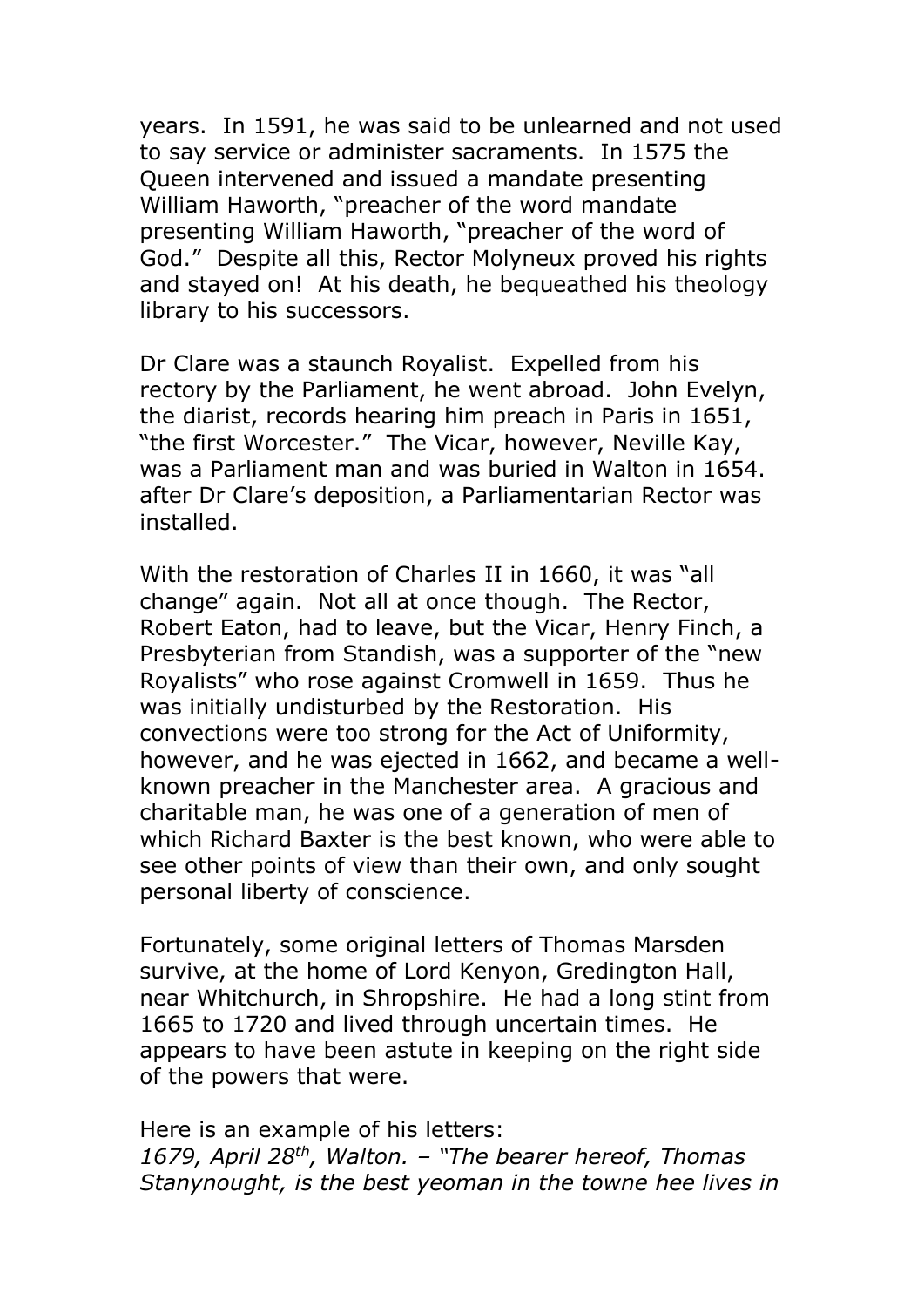*and is lately come from Popery to Communion. He hath the reputation of a very honest man and is heartily pleased with our religion. At his request, I inform you that hee is ready to take the Oathes as hee hath taken the Sacrament with us. I beg also to acquaint you that a popish beggar-woman (who hath no good reputation among us in any kind) hath informed my Lord Molineux that the said bearer T.M. (sic) hath lately shot one of his dear, whereupon he is bound to the Sessions. Now, my request is that because hee cannot have his things ready on Monday, his prosecutor may not bee suffered to bring the businesses on till Tuesday. This wee verily believe is a dry blow given him because he hath deserted the Romane way."*

In another letter, he hoped that the Earl of Derby would show himself "zealous both for Church and State, against dissenters and republicans, and particularly against the clan." He appears to have been very active in County politics, at least behind the scenes. Yet he fraternized happily with Nicholas Blundell, the Catholic Squire of Little Crosby. He was appointed a King's Preacher in 1690. it is sad that his gravestone has been destroyed. It bore this inscription:-

"Here lies the body of Thomas Marsden About 55 years Vicar of this Parish, One of the King's Preachers of this County, And often member of Convocation for Diocese of Chester Great he was an happy genius, Hard study, Orthodox Faith and Heroic Piety, Much Learning and long experience could make him He was a neat linguist, A polite Scholar, A Profound Divine, A Good Disputant, And a nice Casuist, Geneva felt him and was afraid, And Rome trembled at his pen."

One or two letters survive of Richard Richmond, his Rector from 1690, too in the same collection. He appears to have been similarly minded to the Vicar, only less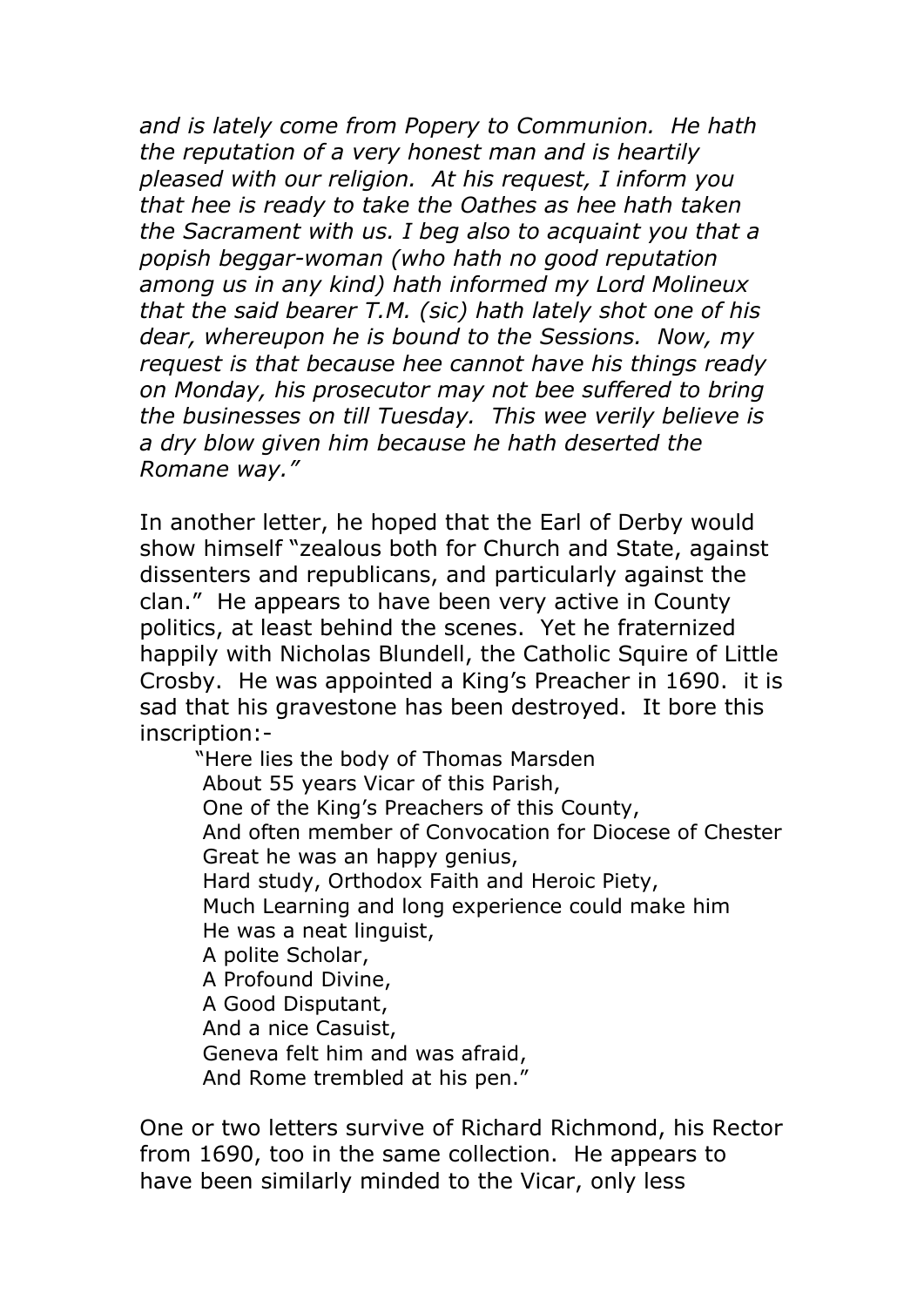energetic. From now till 1780, Walton was tied up with the Richmond family.

From 1722, Thomas Brooke, son of Sir Thomas Brooke, of Norton Priory, now part of Runcorn New Town, was the Vicar. We have a fine sketch of him from Goronwy Owen, the Welsh poet who was his curate from 1753 to 1755, and is probably the best known of all Walton's clergy:-

"I never heard a more sincere preacher or a more convincing story teller. Though clumsy and untidy, he is a very strong man, with massive flanks. He is indeed a mountain of a man, and has the face of a lion. He is accustomed to chew tobacco leaves, allowing, to the disgust of onlookers, two streams of juice to run down his chin. I felt discomfort at having to walk beside so massive a form, for I resembled a small boat at the side of a large vessel."

From Squire Blundell's journal, we also learn that he enjoyed bowls and, on occasions, watching a cock fight!

More work must have gone to the curate when Richard Richmond II was Vicar, He kept the emoluments of the Vicarage when he became Bishop of Sodor and Man, on account of the influence of the Duke of Athol, (to whom he was Chaplain), who was "Lord of Man." He was known for his "unbending haughtiness" as Bishop. He lived most of the time away from his duties, in great extravagance, and is said to have died, insolvent, in London!

The 19<sup>th</sup> Century produced characters, too. Regarding 'the Rev.Mr.Moss' it is impossible to do better than quote from the vivid and gossiping reminiscences of J.Aspinall entitled *Liverpool a Few Years Since:-* His share of the "drum ecclesiastic" was decidedly the drum *stick*. But, although a very moderate performer in the pulpit, he had a very good standing in society, and was very much liked in his own "set". Not over witty himself, never was man the cause of so much wit in others, and often at his own expense. He was known in his own circle as "Old England", because "he expected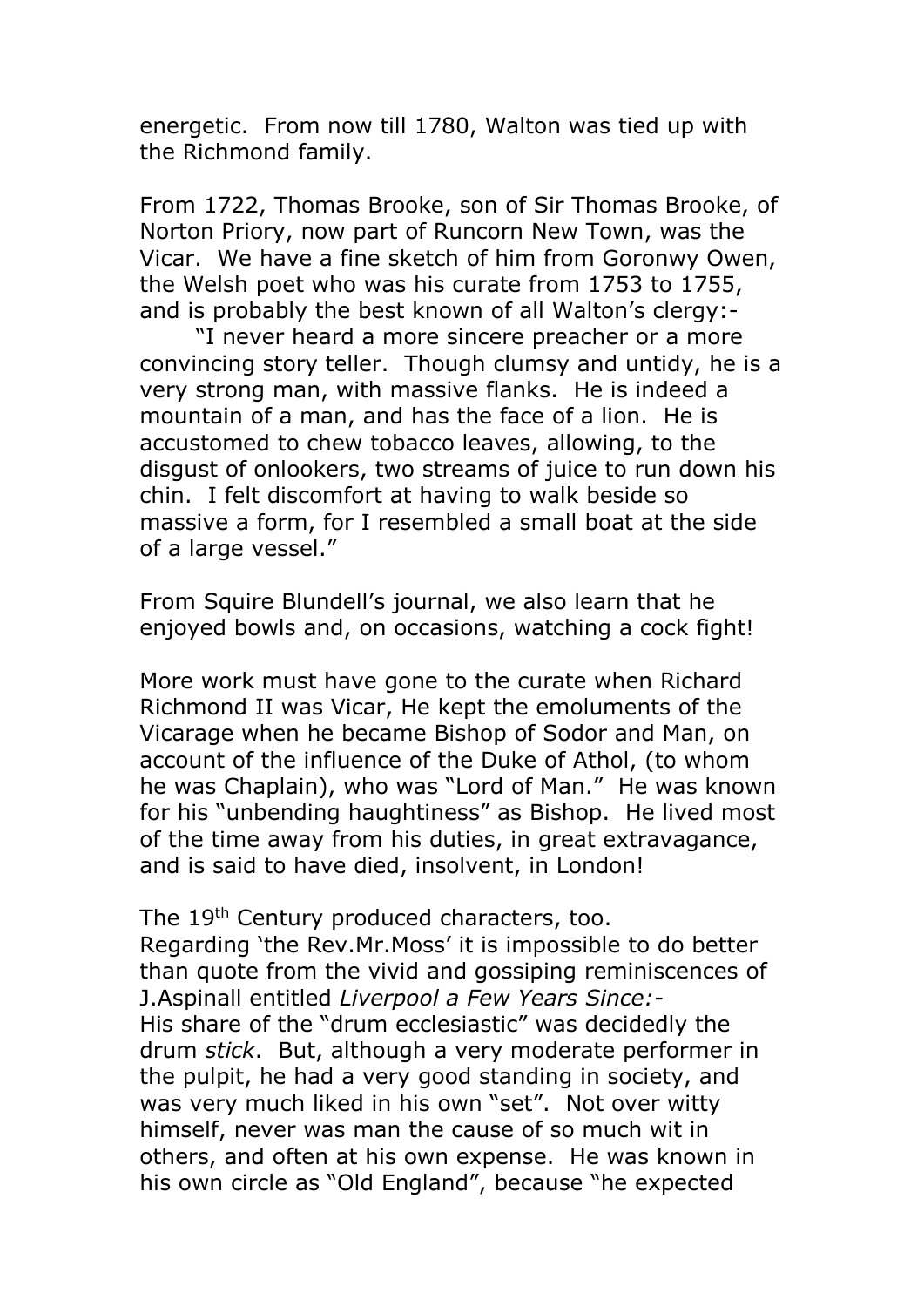every man to do his duty", that is, he never met a brother clergyman by any chance without seizing upon him, and asking him if he could do his duty on the next Sunday. In allusion to his convivial qualities and bad preaching, somebody once said of him that "he was better in the bottle than in the wood." This gave him such dreadful offence that he positively consulted his lawyer on the subject of prosecuting the impious blasphemer for a libel. The answer to his enquiry was a hearty laugh on the part of the solicitor himself, with an intimation that he would be laughed out of court also, amidst a shower of jokes about the poet's description of the Oxonians of that day.

"Steeped in old prejudice and older port," and be poked with all sorts of fun about canting, recanting, and decanting. The decanter triumphed, although it was a strong allusion to the original offending joke, and the idea of a prosecution was abandoned.

Mr Moss had an intense horror of all sorts of innovations, and in the case of the first railway, that between Manchester and Liverpool, this feeling was greatly increased by the fact of his being a large share-holder in a certain canal which might be affected by its success. He was in a fever of excitement, and almost raved whenever the subject was mentioned in company. He long clung to the notion that that accomplishment of the line was impossible and fabulous." He magnified every difficulty, dwelt upon every obstacle, and concluded every harangue on the question with the triumphant exclamation, "But, never mind, they cannot do it; Chat Moss will stop it; Chat Moss will stop it." This was said in allusion to that great boggy waste, so called, which for so long a time did really battle with and baffle the skill and efforts of the engineers. On one occasion, when our friend had been holding forth in his usual strain, and finished with a look of defiance at all around him, *"Chat Moss will stop it*," Mr Thomas Crowther who was one of the party, quietly answered, "Depend upon it, your chat, Moss, will not stop it."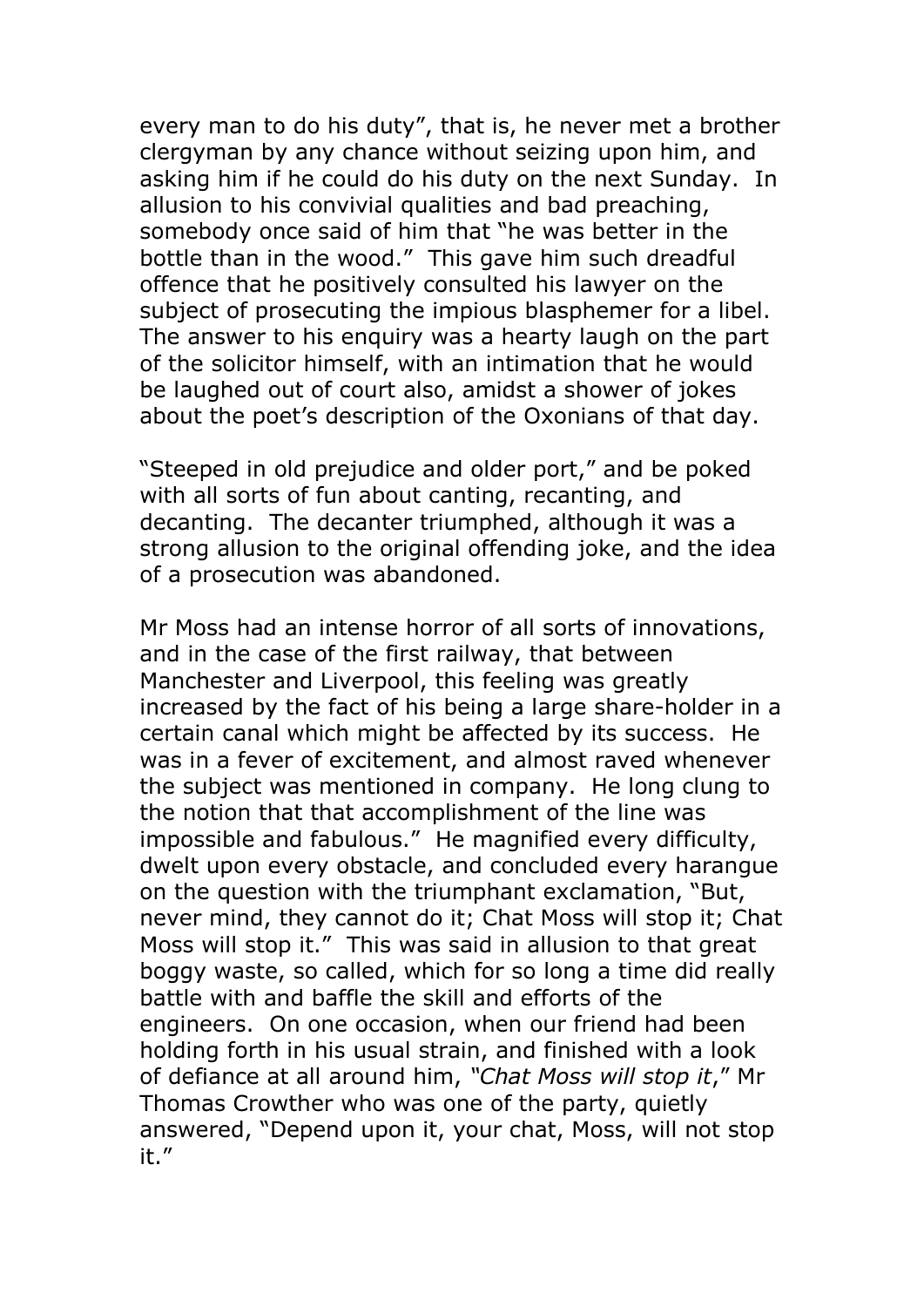The various members of the Leigh family, three of whom were rectors of Walton, were all descendants of a remarkable self-made man, John Leigh, an attorney who, with uncanny foresight bought up much of the land in and around Liverpool which was destined to rise fastest in value. This enabled his heirs to leave the district altogether and reside in rural Bedfordshire. He bought up the rectory of Walton, too. Any descendants of his with cultural pretensions, which then meant "the church" (one of the few professions for a gentleman, the other three being the army, the navy and, at a pinch, the law), were thus certain of immunity from penury, to say the least, the living being worth, in 1884, £3000 per annum at the very lowest conjectation.

The Rev. James Gerard Leigh, who after leaving Walton, became rector of halsall and died in 1921, was described as "one of the last of the old generation of clergy whose refinement, courtesy, moderation and quiet devotion have left their mark on the church of England. He was the pattern of a Christian English gentleman". He clearly took his local responsibilities very seriously even though till 1890 there still was a vicar, too. His first Merseyside cure was as vicar of maghull, from 1869 till 1884. during his years at Walton, from 1884to 1906, the population of the parish doubled, thus involving, for a rector of whom it was said "he gave his people the best, unstintedly and unremittingly", labours which told permanently upon his health. The Rev. J.W. Tyrer, one his curates, wrote as follows of him: - he was a devoted clergyman. He never shrank from any duty, however disagreeable or difficult it might be. I used to marvel at the calm way in which he would undertake to carry out schemes that involved great mental and physical labour, including the collection of large sums of money, because he felt them needful for the welfare of his parish. There are, I should fancy, few clergymen who have left behind them four such visible memorials of their work as the rev. J. G. Leigh has done :- the new church at maghill, the restored church at Walton, the Walton boys' and girls' church day schools and the new church of St. Luke, Walton. It may be said of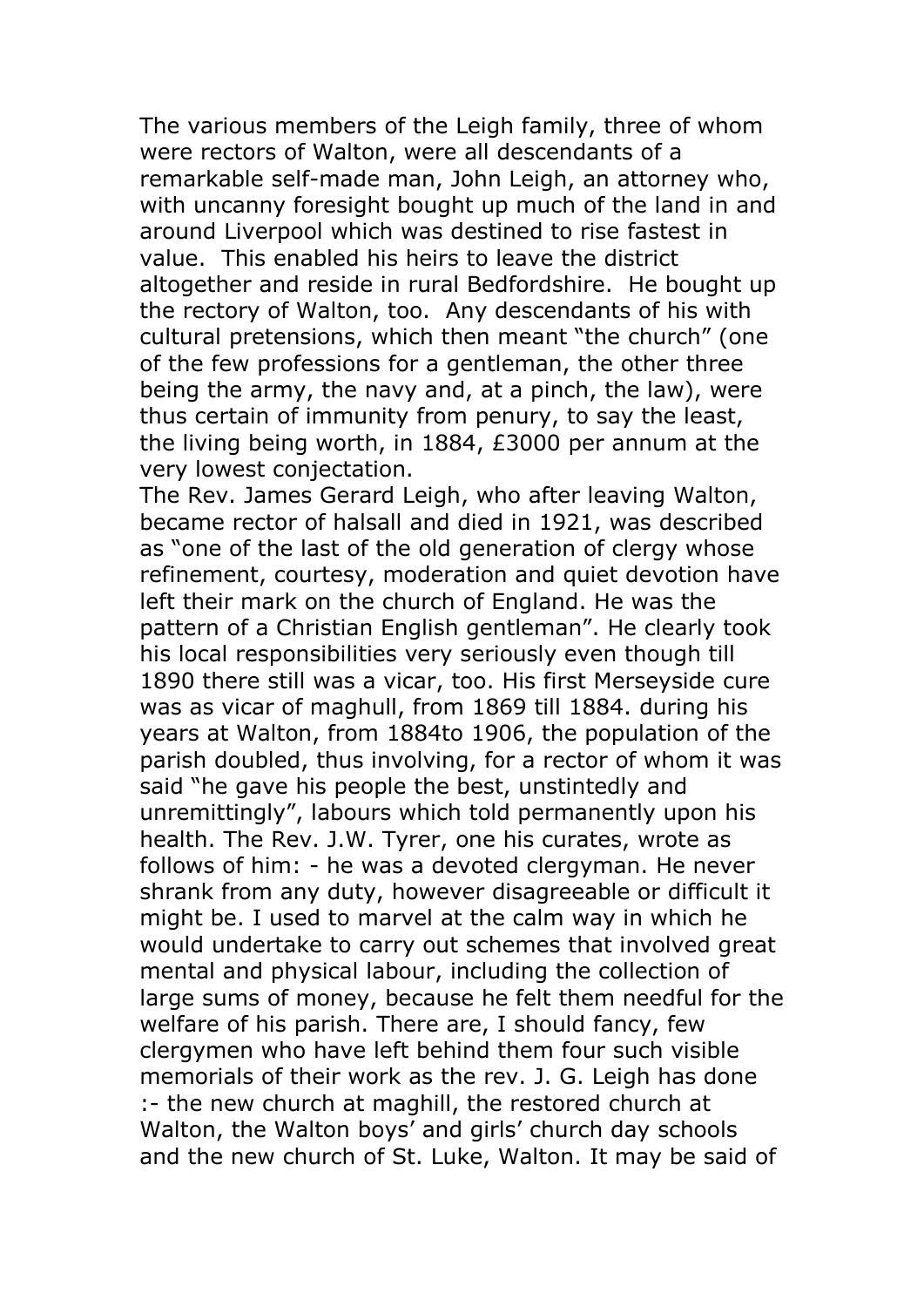him in truth that "he rests from his labours and his works do follow him".

Meanwhile in 1890, the last vicar of Walton died, the rev. Thomas hornby, in his ninetieth year, having been there since 1847. He preached his last sermon shortly before his eighty-ninth birthday, and was engaged in pastoral ministrations up to the month before his death. "In him the poor, the afflicted and the bereaved found a true and sympathetic friend", said the Liverpool daily post. He was assisted in his work by four daughters, one of whom was an associate of Florence nightingale. "He was a low churchman who took an interest in all matters affecting the public weal and his sermons were well up to date. He was a warm adherent of Mr. Gladstone until the latter became afflicted with the home rule mania", according to the Liverpool courier.

So ended an era. In 1895, the city of Liverpool absorbed Walton. No longer a rich semi-rural parish keeping two parsons, one of whom prior to 1847 often did not reside locally, and thus suitable for placing gentlemen's younger sons. But it is reassuring to know that the last representatives of the old order passed on in high esteem. In the venerable G.H. Spooner, at Walton from 1906- 1921, archdeacon of Warrington 1906-1916, and of Liverpool 1916-1933, a most able and active parish and diocesan worker was found. Involved heavily in education and Sunday school work, holding many high offices in these connections, he also wrote a number of books, pamphlets and hymns.

In more recent times, the rt. Rev. Kenneth Skelton, rector from 1955-62, has achieved distinction. Academically brilliant, a double first, he became bishop of Matabeleland from 1962-70, and assistant bishop of Durham, 1970-75. in 1975 he became bishop of Lichfield, the diocese in which, prior to the creation of the diocese of Chester in 1541, Walton lay. He has been awarded the C.B.E.

#### THE CHURCHWARDENS

The churchwardens (one until 1831, two thereafter) were elected from each of the townships of the parish in turn for one year at the vestry meeting on Easter Tuesday. At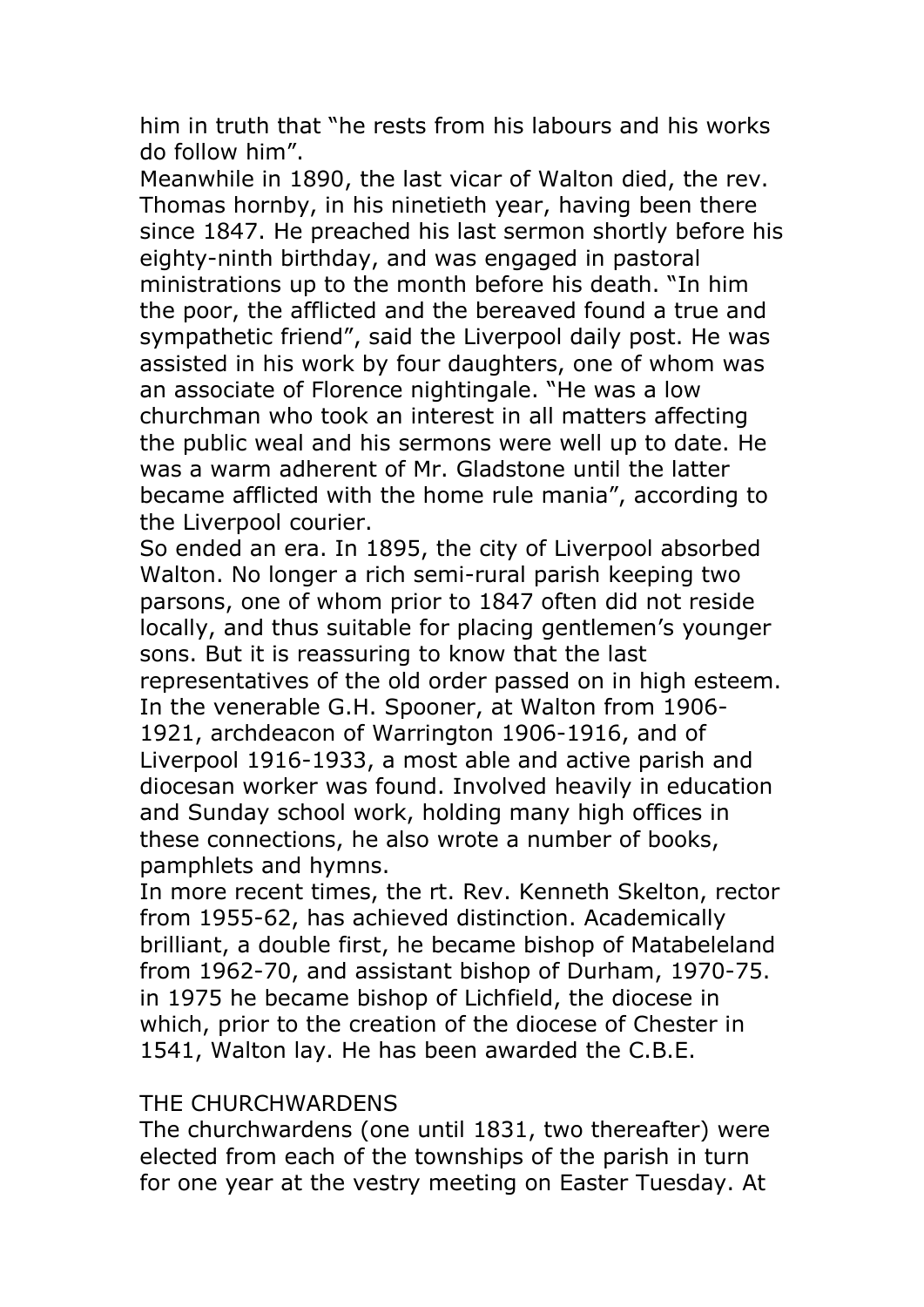the same meeting the vestry would decide on the amount of the church rate or levy, depending on the probable expenditure. The churchwarden was responsible for the upkeep of the church:

1632: "paid to the glazier for his last great wynde for repairing the glass window VII d."

1633: "Item paid to John Syan for timber toward the making of the church style VIII d."

"Item. For seven pound of leader to laye the gudgeons in the wall and carrying to church XVI d."

Churchwardens had much travelling, and even more paper work to do, or rather to supervise for usually they found an amanuensis for writing the accounts. They had to make presentments to the assizes, to attend the quarter sessions and the dean's court and to meet the high constables at Prescot and childwall, again to make presentments. Curious returns they had to make included "the names of ye communicants" (to check on roman catholic recusants), the names of recusants, and in 1654 "a list of the poor and particularizing ye important apprentices and such as were able to work". "at ye rush bearing in seeing who brought rushes and who made default VIII d.", also needed the spying eye of the churchwarden.

Eradication of vermin was also a duty of the churchwarden:

1724: for three fox heads to lord Darby man 3s.

1735: the churchwardens should pay for every dozen of sparrows that are taken and brought to him three pence and after ye same pay for a greater or less contribution and for every magpie one halfpenny.

1743, June  $10^{th}$ : also every person who brings the head of a bullfinch shall be paid an halfpenny by the churchwarden and so on for any quantity.

They did not, however, always consider such expenditure justified:

1730: unanimously agreed that the churchwardens shall not, at the charge of the parish, allow any money for foxes heads it being esteemed by the parishioners then present as a gross cheat and imposition upon the parish.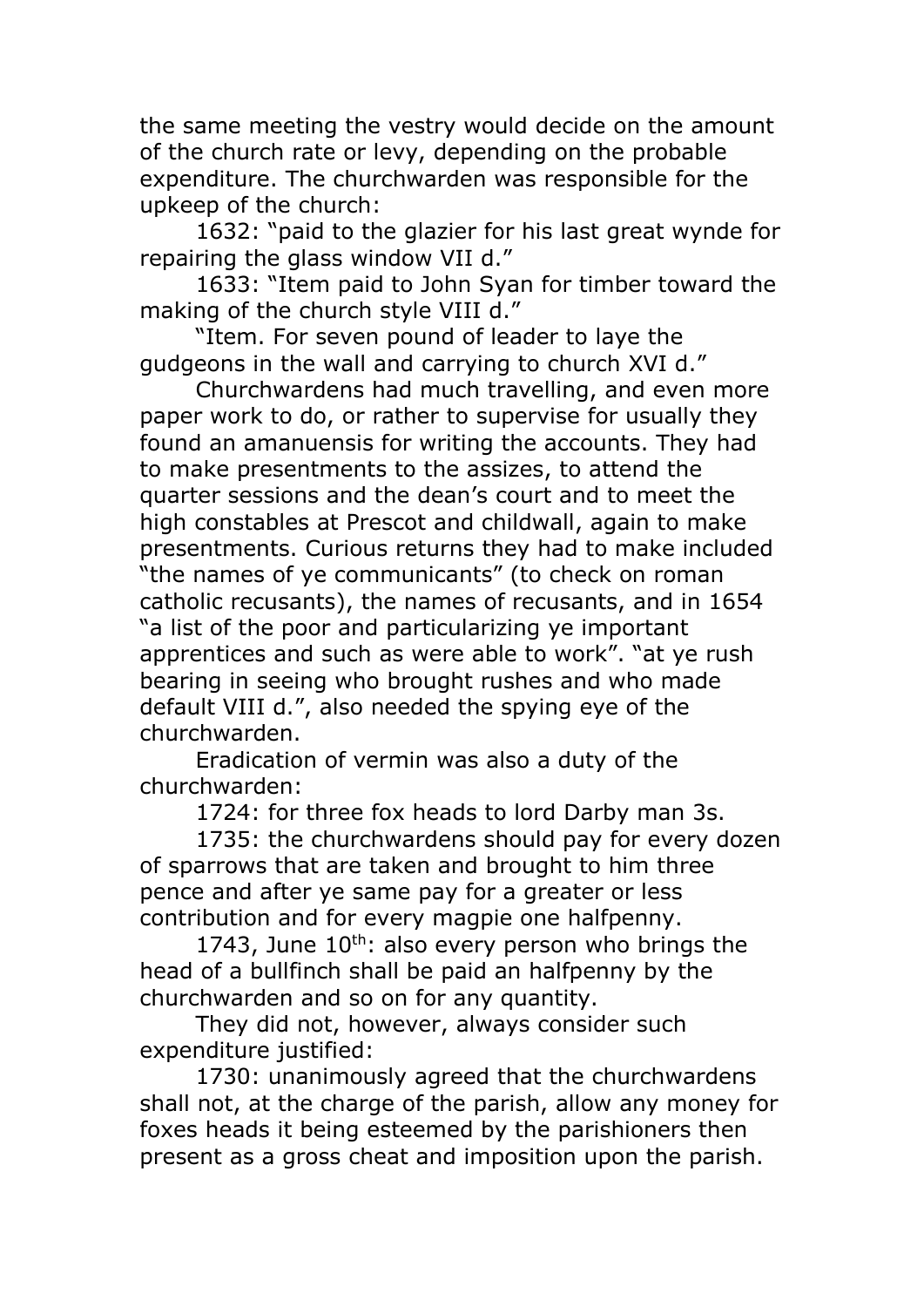They were also responsible for travellers and unwanted vagrants, who tended to be pushed out into another parish:

1651: also paid for an order to clear the parish of an old blind man that was due in the old churchwarden's time 2s. 4d.

1724: paid to a passenger that had lost his shirt 6d. Given a passenger going from Whitehaven to Bristol 6d.

1726: given a man with a petition that had a loss by fire 6d.

1730: given to two men with pass sufferers by an inundation 2s. 0d.

1735: given two poor passengers who had been slaves at turkey 2s. 0d.

1743: to several distressed seamen 2s. 0d.

1731: given to a Jew turned Christian 5s. 0d.

Among other curious expenditure the churchwarden was responsible for providing the uniform of the constable:

1790, Jan. 12<sup>th</sup>: paid Mr. Thompson for a laced hat for the constable #1 5s.

At the other end of the scale old Bentley the dog whipper is provided with clothes:

1746, aug.  $3^{rd}$ : Bentley's pumps 4s. 6d.

Stockings for Bentley 1s. 6d.

Getting rid of noisy dogs who wandered into the church after their masters needed numerous whips bought for the dog whipper:

1724: paid for whipping and for brooms 7s. 0d.

As there was no effective police system the

churchwardens were also responsible for preventing and detecting crime. A sum of #41 16s. 0d. was expended on catching and trying "jno pessinn who was condemned at Lancaster upon Wednesday the  $26<sup>th</sup>$  day of March 1746 for robbing the church". In 1769 it was decided that "if any felony or misdemeanour be committed within this parish the churchwarden for the time being shall endeavour by proposing what he may think adequate rewards to bring the offenders to justice and also all the moneys incurred for carrying out prosecutions against such offenders be carried on and supported at the joint expense of the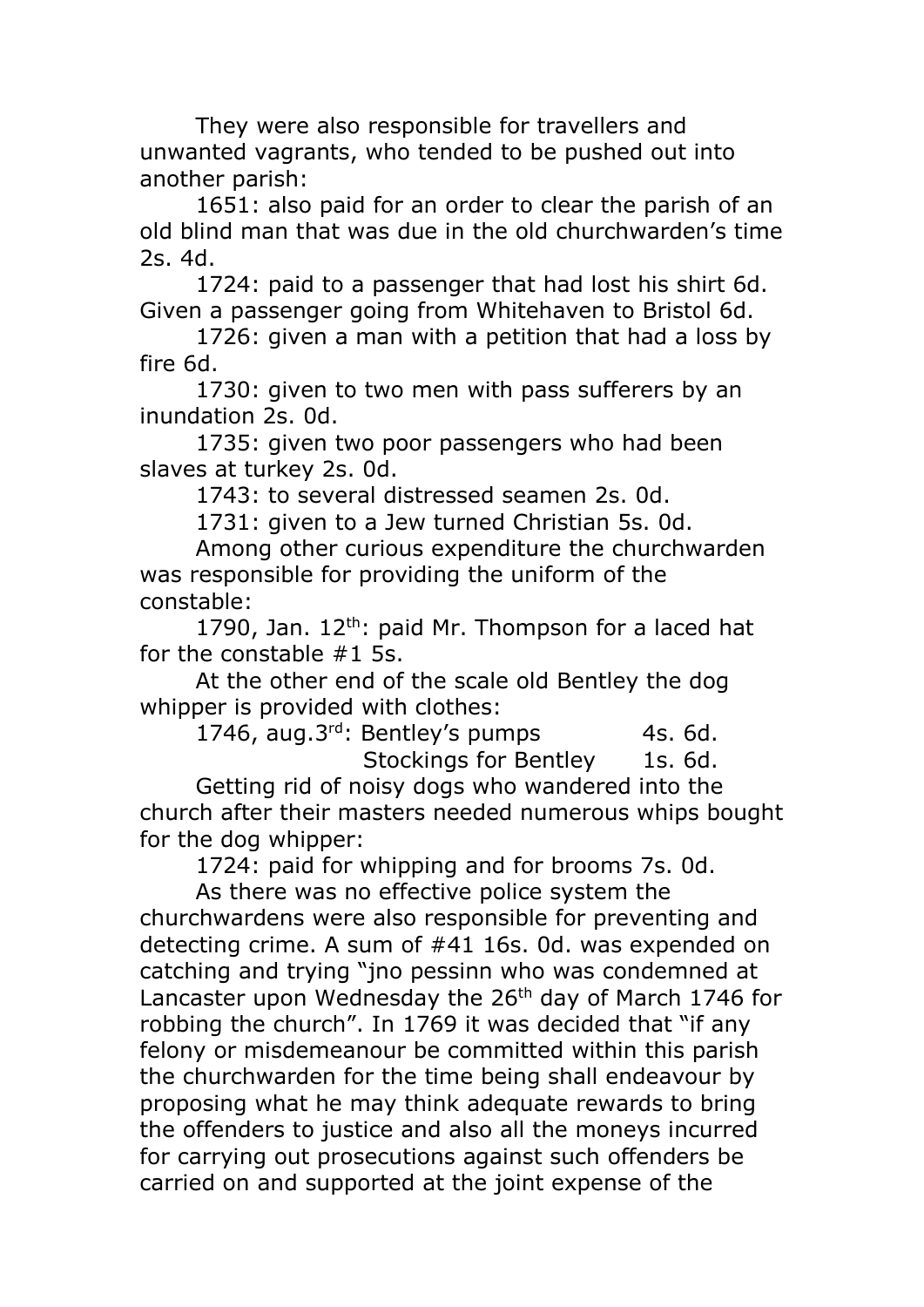parish" . for less serious offences there was the summary punishment of the stocks.

The duties of today's churchwardens are certainly less arduous but also less varied and interesting!

#### THE CHURCH TODAY

This book is a guide to a building standing at the centre of a densely populated parish. The church witnesses to the presence of God in our community, and it provides the opportunity for worship and prayer. Day by day the church's round of prayer and praise is offered, and members of God's family can come to receive the Body and Blood of Christ in Holy Communion. Children are baptised at the ancient font, couples are married at the Chancel Step.

The church stands at the centre of the community and it is there to serve the community in this day and age, just as it has done for the last 1,000 years or more. The Sunday school and the day school, the various organisations for young and old, the youth centre, are some of the ways through which that service is rendered today.

The building itself is modern, but it retains many traces of its long history. Through its worship and through its service to the community the church witnesses to the reality of the presence of God in the world today, and at the same time it draws on the rich treasure of the past.

#### **BIBLOGRAPHY**

Ellis, J.W.: the medieval fonts of the hundreds of west derby and Wirral (transactions of the historical society of Lancashire and Cheshire, vol.53, N.S. vol. 17, 1901). Ekwall, Elert: the place names of Lancashire (chetham society, N.S. 81, 1922).

Smith, A. (ed.): the registers of the parish church of Walton-on-the-hill vol. 1-1586-1663 (Lancashire parish register society, vol. 5, 1901).

Dickinson, R. (ed.):the registers of the parish church of Walton-on-the-hill vol.2-baptisms, 1663-1743, marriages, 1663-1746, burials, 1663- 1745 (Lancashire parish register society, vol. 91, 1950).